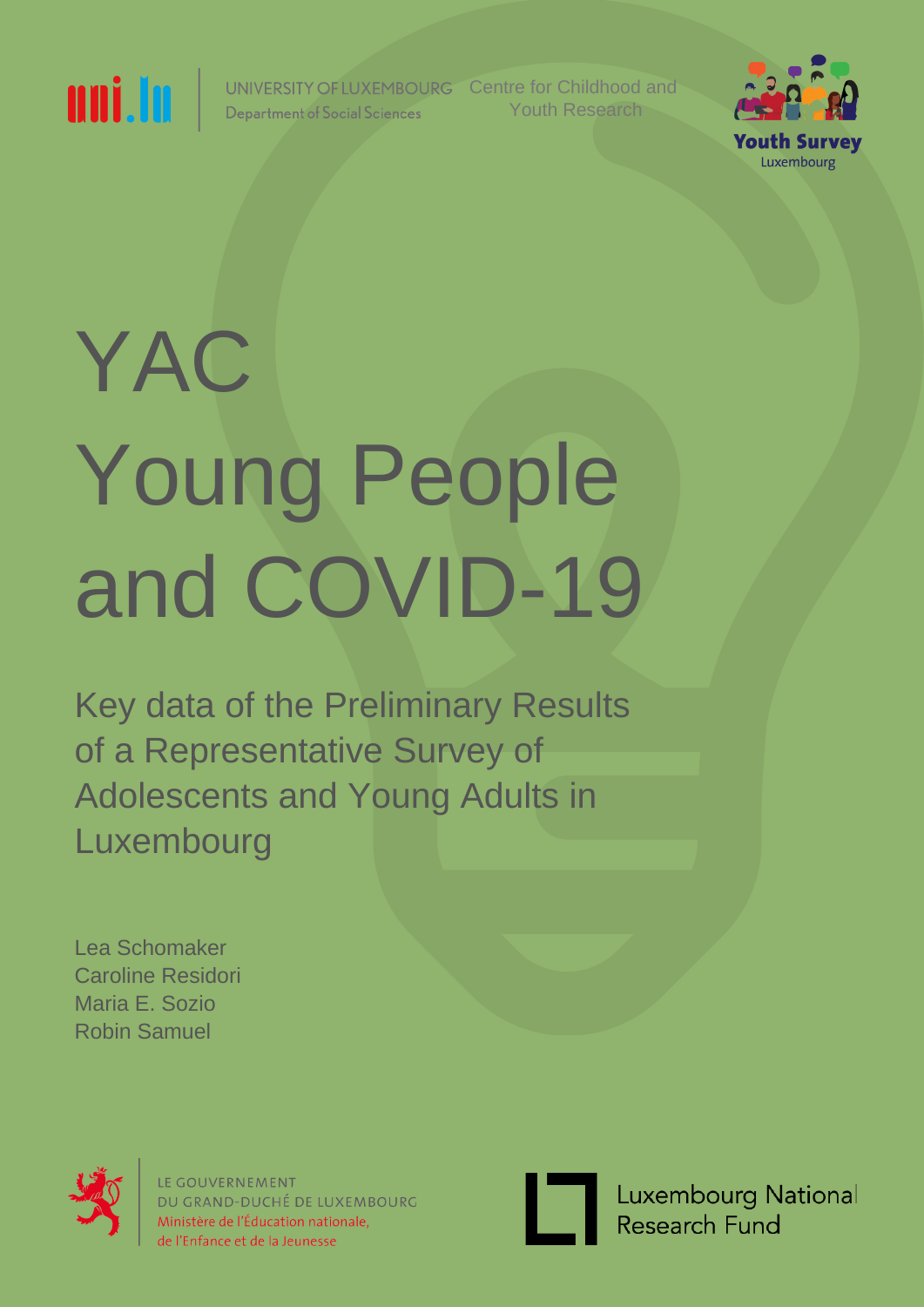# **Table of contents**

| 10 Note: Economic impact of COVID-19 and measures to combat COVID-19  18 |
|--------------------------------------------------------------------------|
|                                                                          |
|                                                                          |
|                                                                          |
|                                                                          |
|                                                                          |
|                                                                          |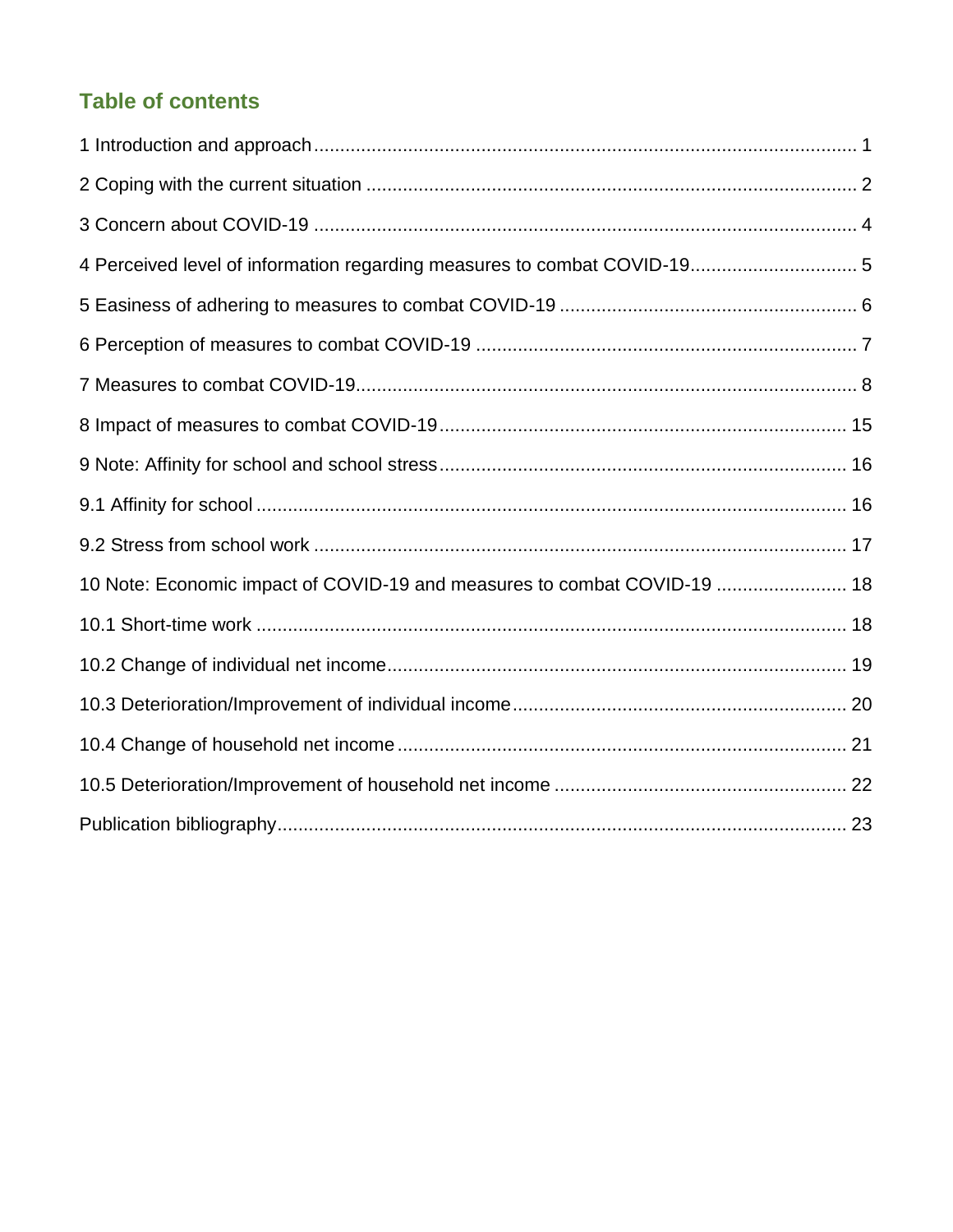# <span id="page-2-0"></span>**1 Introduction and approach**

This collection of key data presents the preliminary data that underpins the compilation of the preliminary findings presented in the report "YAC - [Young People and COVID-19: Preliminary](https://www.jugend-in-luxemburg.lu/wp-content/uploads/pdfdb/EN_YAC_Preliminary-Results.pdf)  [results of a representative survey of young people and young adults in Luxembourg"](https://www.jugend-in-luxemburg.lu/wp-content/uploads/pdfdb/EN_YAC_Preliminary-Results.pdf) (Residori et al. 2020b). The key data are presented in detail for the indicators mentioned in the report and are based on the preliminary and weighted data of the 3768 participants of the YAC survey who completed the questionnaire by 31 July 2020. The methodological procedures underlying the data are described in the supplementary document "YAC - [Young People and COVID-19:](https://www.jugend-in-luxemburg.lu/wp-content/uploads/pdfdb/EN_YAC_Methodological-Note.pdf) [Methodological Principles underlying the Preliminary Results of a Representative Survey of](https://www.jugend-in-luxemburg.lu/wp-content/uploads/pdfdb/EN_YAC_Methodological-Note.pdf)  [Adolescents and Young Adults in Luxembourg"](https://www.jugend-in-luxemburg.lu/wp-content/uploads/pdfdb/EN_YAC_Methodological-Note.pdf) (Residori et al. 2020a).

The data is marked according to the sections in the report and are organised in tables that provide an overview of the respective frequency distributions in percent or mean values, respectively. The data in this collection are disaggregated by gender, age groups, migration status and socio-economic status.

Migration status was operationalised by means of the respondent's stated country of birth and the stated countries of birth of the respondent's parents. "No migration background" corresponds to respondents who themselves and both their parents were born in Luxembourg; "Second generation" corresponds to respondents who themselves were born in Luxembourg but at least one of their parents was not born in Luxembourg; "First generation" corresponds to respondents who themselves were not born in Luxembourg. Where information on the country of birth is missing, but information on the age of the respondent at the time of immigration to Luxembourg was provided, this information was considered.

Socio-economic status was operationalised by means of variables which ask young adults about their perception of their own financial situation (16-29 year olds) and young people about the wealth of their family if they do not live alone or in a home or shared flat (12-29 year olds).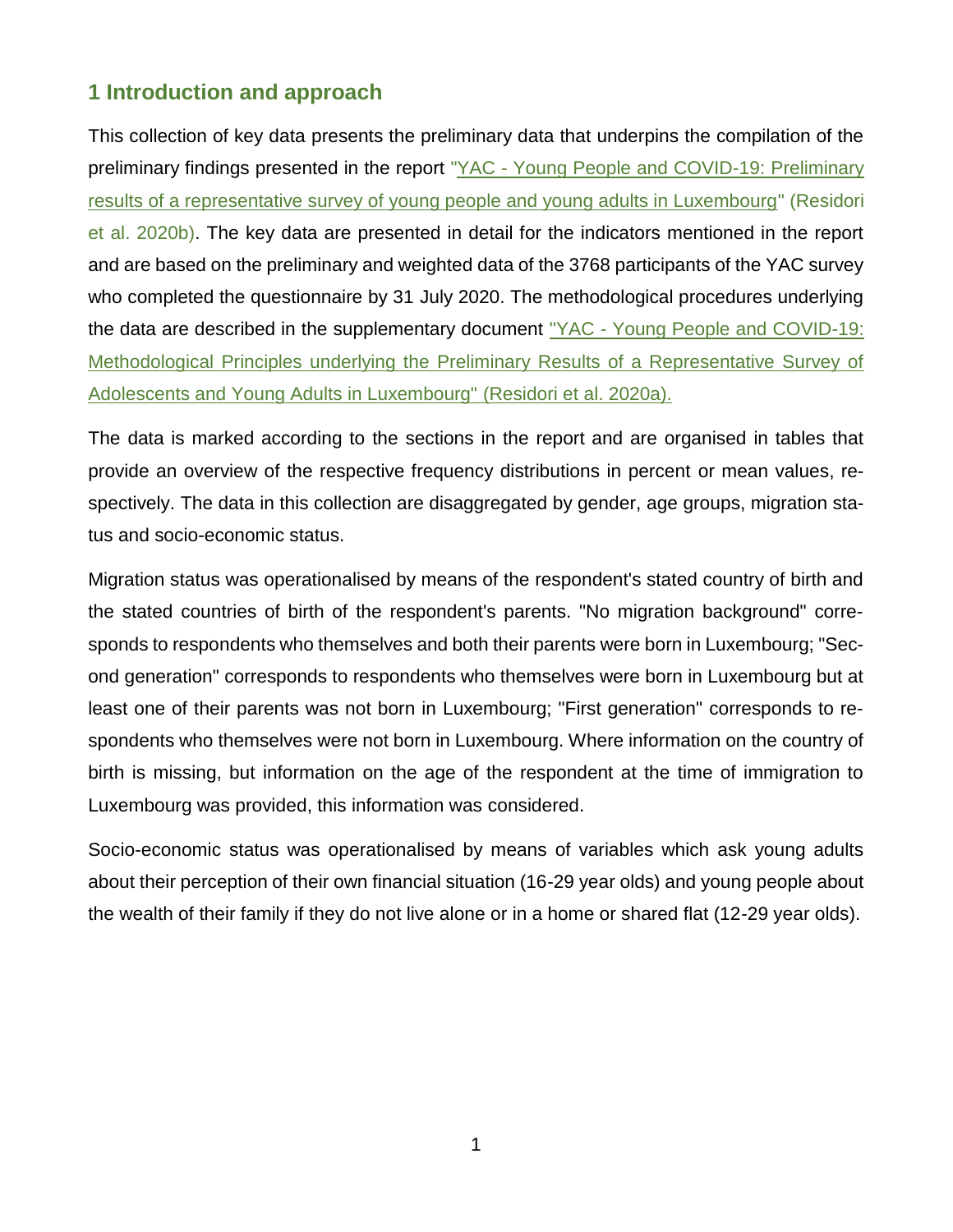# **2 Coping with the current situation**

- Question: Overall, how well are you coping with the current situation and possible changes caused by coronavirus/Covid-19? Where would you place yourself on the ladder below? The top level on the ladder means that you are coping very well with the current situation, the bottom level on the ladder means that you are not coping well at all.<sup>1</sup>
- Answer items: Scale from 0 (not well at all) to 10 (very well).

<span id="page-3-0"></span>

|                                               |                          |          |     |     |     |     |      |      |      |      |      | Coping with the current situation and possible changes due to Covid-19 |       |                  |
|-----------------------------------------------|--------------------------|----------|-----|-----|-----|-----|------|------|------|------|------|------------------------------------------------------------------------|-------|------------------|
|                                               |                          | $\Omega$ |     | 2   | 3   | 4   | 5    | 6    |      | 8    | 9    | 10                                                                     | $N^2$ | Sig <sup>3</sup> |
| Total                                         |                          | 0.9      | 1.1 | 2.1 | 4.1 | 5.8 | 12.3 | 13.4 | 17.9 | 20.9 | 11.9 | 9.7                                                                    | 3639  |                  |
| Gender                                        | Female                   | 1.0      | 1.0 | 2.4 | 5.0 | 7.2 | 14.1 | 14.7 | 18.6 | 18.9 | 9.9  | 7.3                                                                    | 2031  | .000             |
|                                               | Male                     | 0.8      | 1.1 | 1.9 | 3.2 | 4.4 | 10.6 | 12.2 | 17.3 | 22.9 | 13.8 | 11.9                                                                   | 1608  |                  |
|                                               | $12 - 14$                | 0.9      | 0.7 | 2.0 | 2.7 | 5.4 | 11.5 | 14.5 | 14.6 | 20.8 | 13.7 | 13.2                                                                   | 555   | .066             |
|                                               | $15 - 17$                | 0.0      | 1.0 | 1.2 | 4.0 | 4.2 | 12.0 | 13.7 | 17.5 | 20.9 | 13.5 | 12.0                                                                   | 680   |                  |
|                                               | 18-20                    | 1.0      | 1.0 | 1.6 | 4.3 | 5.8 | 12.8 | 13.7 | 19.7 | 20.8 | 10.0 | 9.4                                                                    | 575   |                  |
| Age group                                     | $21 - 23$                | 0.8      | 1.2 | 2.5 | 5.0 | 6.1 | 11.4 | 14.9 | 17.0 | 19.4 | 13.5 | 8.2                                                                    | 608   |                  |
|                                               | 24-26                    | 1.3      | 1.1 | 3.2 | 3.9 | 6.7 | 14.4 | 11.8 | 19.9 | 20.0 | 9.7  | 7.9                                                                    | 508   |                  |
|                                               | 27-29                    | 1.0      | 1.4 | 2.4 | 4.0 | 6.2 | 12.3 | 12.2 | 18.0 | 22.9 | 11.0 | 8.5                                                                    | 643   |                  |
|                                               | <b>Native</b>            | 0.5      | 0.6 | 1.6 | 2.4 | 4.1 | 10.2 | 13.1 | 18.5 | 23.3 | 15.4 | 10.2                                                                   | 1125  | .000             |
| Migration background                          | <b>Second Generation</b> | 0.8      | 1.1 | 2.0 | 4.5 | 6.3 | 13.4 | 15.0 | 17.2 | 19.1 | 10.1 | 10.5                                                                   | 1260  |                  |
|                                               | <b>First Generation</b>  | 1.3      | 1.4 | 2.6 | 4.9 | 6.7 | 13.0 | 12.2 | 18.3 | 20.3 | 10.7 | 8.6                                                                    | 1254  |                  |
|                                               | (Very) good              | 0.3      | 0.6 | 1.2 | 2.3 | 4.6 | 10.4 | 13.8 | 20.1 | 23.4 | 14.0 | 9.1                                                                    | 1555  | .000             |
| Perception of own<br>financial situation      | <b>Neither</b>           | 1.6      | 1.8 | 2.9 | 6.5 | 7.7 | 16.1 | 13.6 | 17.1 | 18.5 | 7.0  | 7.1                                                                    | 873   |                  |
|                                               | (Very) bad               | 2.0      | 2.1 | 6.3 | 6.2 | 7.2 | 13.6 | 9.9  | 17.6 | 15.8 | 9.2  | 10.2                                                                   | 308   |                  |
|                                               | (Very) wealthy           | 0.6      | 0.5 | 1.4 | 2.8 | 4.1 | 11.3 | 14.2 | 16.7 | 23.1 | 14.8 | 10.3                                                                   | 1414  | .000             |
| Perception of familial<br>financial situation | Average                  | 0.6      | 1.1 | 1.8 | 4.4 | 6.1 | 12.7 | 13.0 | 19.4 | 20.7 | 11.1 | 9.2                                                                    | 1656  |                  |
|                                               | Not (at all) wealthy     | 2.4      | 2.0 | 4.7 | 6.1 | 9.1 | 13.6 | 12.4 | 16.7 | 16.5 | 6.8  | 9.7                                                                    | 559   |                  |

#### *Table 1: Coping with the current situation in percent*

<sup>&</sup>lt;sup>1</sup> Question adapted from the Corona Study of the DJI (Langmeyer et al. 2020).<br><sup>2</sup> In contrast to the percentages in the rest of the table, the case numbers presented here are unweighted.

 $3$  The significance levels shown here were calculated using chi-square tests.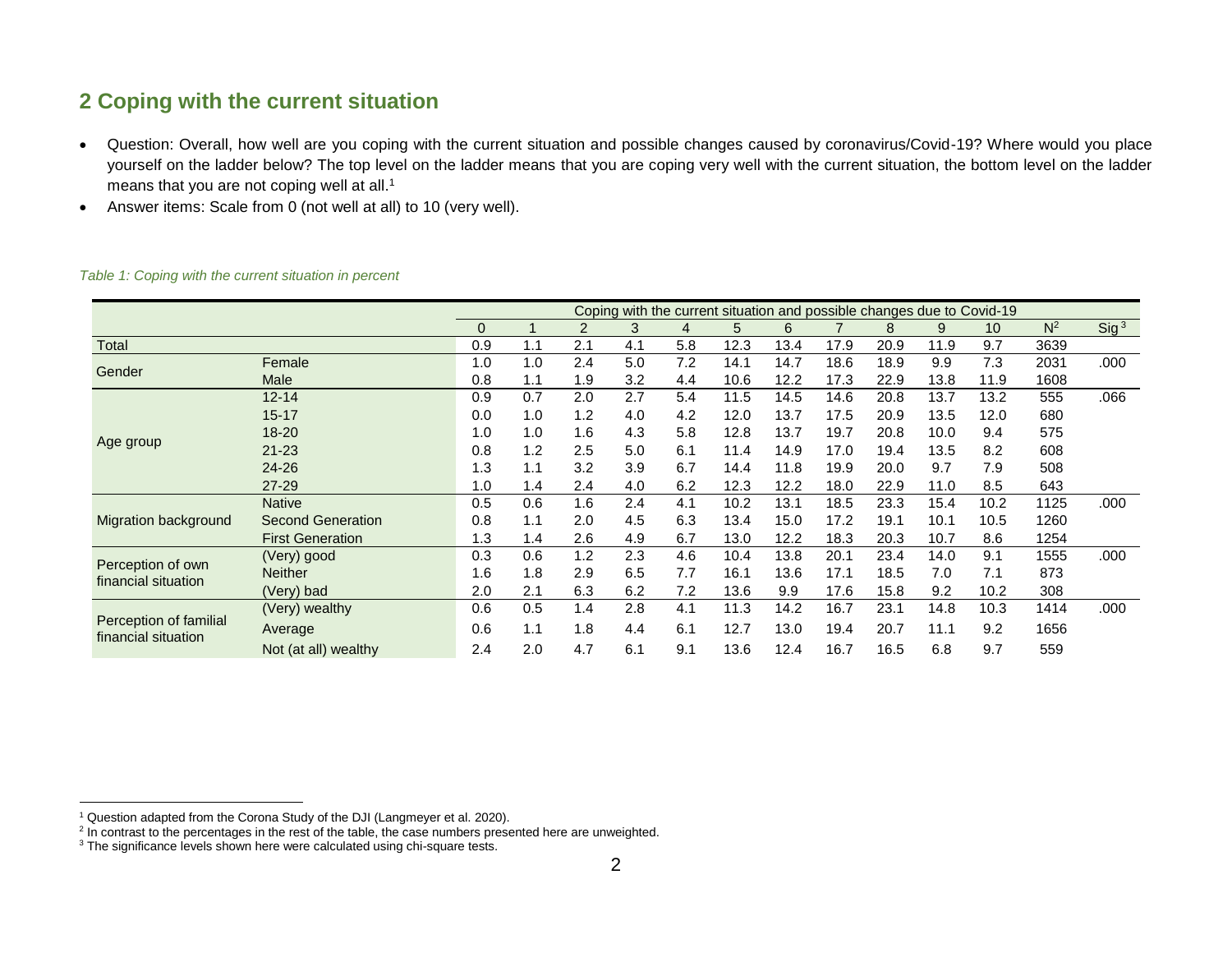|                                          |                          | Coping with the current<br>situation -                     |
|------------------------------------------|--------------------------|------------------------------------------------------------|
|                                          |                          | Scale from 0 "not well at all" to<br>10 "very well" (mean) |
| Total                                    |                          | 6.79                                                       |
| Gender                                   | Female                   | 6.51                                                       |
|                                          | Male                     | 7.05                                                       |
|                                          | $12 - 14$                | 7.03                                                       |
|                                          | $15 - 17$                | 7.06                                                       |
|                                          | $18 - 20$                | 6.74                                                       |
| Age group                                | $21 - 23$                | 6.70                                                       |
|                                          | $24 - 26$                | 6.54                                                       |
|                                          | 27-29                    | 6.72                                                       |
|                                          | <b>Native</b>            | 7.14                                                       |
| Migration background                     | <b>Second Generation</b> | 6.70                                                       |
|                                          | <b>First Generation</b>  | 6.58                                                       |
|                                          | (Very) good              | 7.09                                                       |
| Perception of own<br>financial situation | <b>Neither</b>           | 6.23                                                       |
|                                          | (Very) bad               | 6.24                                                       |
|                                          | (Very)                   | 7.09                                                       |
| Perception of familial                   | wealthy                  |                                                            |
| financial situation                      | Average                  | 6.77                                                       |
|                                          | Not (at all) wealthy     | 6.16                                                       |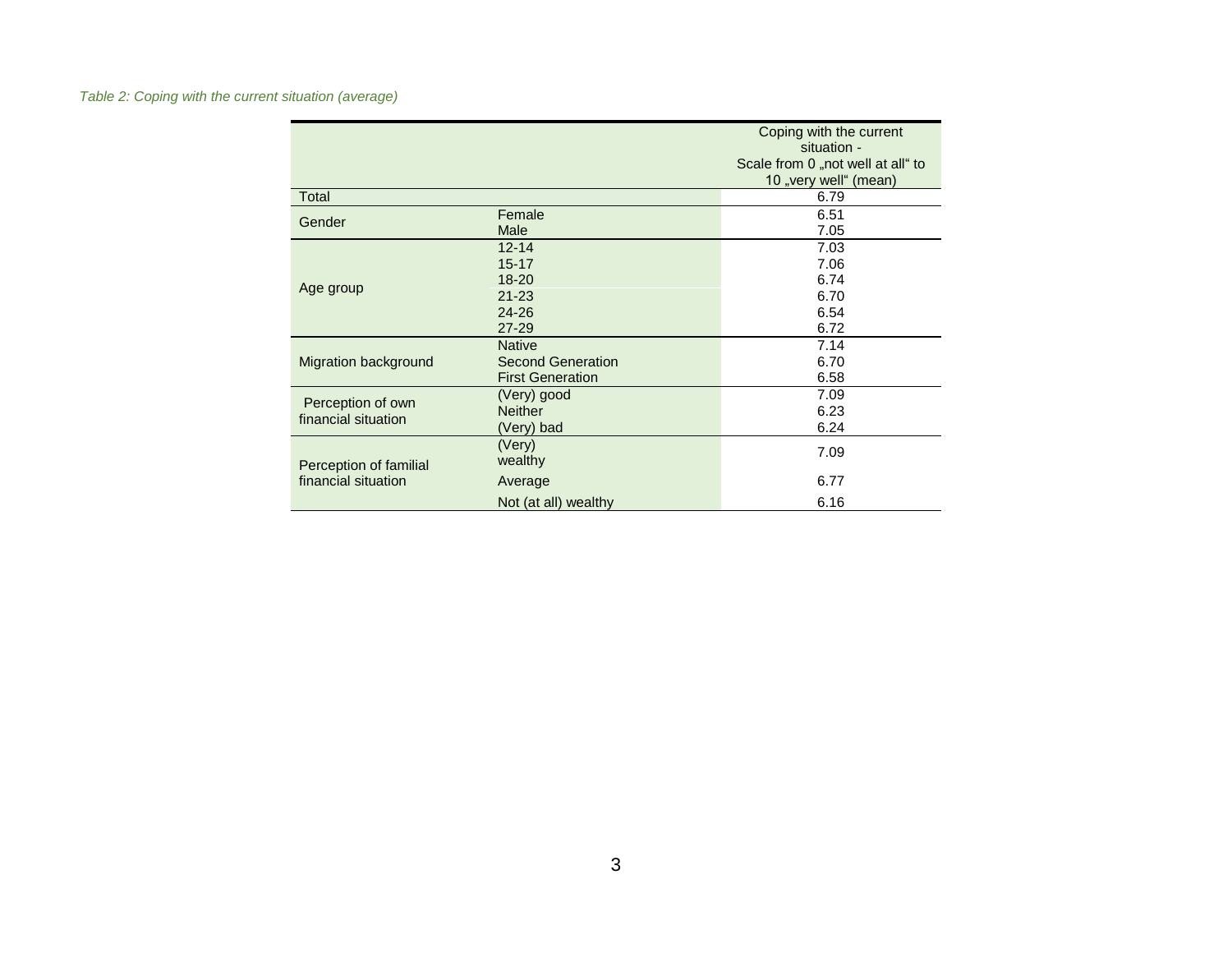# **3 Concern about COVID-19**

- Question: In general, how worried, if at all, are you about coronavirus/Covid-19 and possible changes caused by Coronavirus/Covid-19 in Luxembourg?<sup>4</sup>
- Answer items: Very worried, Quite worried, Neither, Not very worried, Not at all worried.

<span id="page-5-0"></span>

|                                          |                          |              |               |                | Concern about COVID-19 and possible changes due to Covid-19 |                       |                |                  |
|------------------------------------------|--------------------------|--------------|---------------|----------------|-------------------------------------------------------------|-----------------------|----------------|------------------|
|                                          |                          | Very worried | Quite worried | <b>Neither</b> | Not very<br>worried                                         | Not at all<br>worried | N <sup>5</sup> | Sig <sup>6</sup> |
| <b>Total</b>                             |                          | 9.1          | 44.6          | 23.8           | 18.3                                                        | 4.2                   | 3723           |                  |
| Gender                                   | Female                   | 10.4         | 48.4          | 24.0           | 14.3                                                        | 2.9                   | 2075           | .000             |
|                                          | Male                     | 7.9          | 41.0          | 23.5           | 22.2                                                        | 5.5                   | 1648           |                  |
|                                          | $12 - 14$                | 6.3          | 39.6          | 26.3           | 21.7                                                        | 6.0                   | 571            | .000             |
|                                          | $15 - 17$                | 8.5          | 38.7          | 27.3           | 20.2                                                        | 5.3                   | 696            |                  |
|                                          | $18 - 20$                | 7.3          | 48.2          | 23.7           | 16.4                                                        | 4.4                   | 586            |                  |
| Age group                                | $21 - 23$                | 8.5          | 44.8          | 23.6           | 18.8                                                        | 4.2                   | 619            |                  |
|                                          | $24 - 26$                | 9.3          | 48.5          | 21.7           | 18.2                                                        | 2.3                   | 516            |                  |
|                                          | 27-29                    | 12.6         | 48.2          | 19.9           | 15.8                                                        | 3.5                   | 661            |                  |
|                                          | <b>Native</b>            | 5.8          | 38.2          | 27.0           | 23.1                                                        | 6.0                   | 1140           | .000             |
| Migration background                     | <b>Second Generation</b> | 8.6          | 47.2          | 24.0           | 16.3                                                        | 3.9                   | 1284           |                  |
|                                          | <b>First Generation</b>  | 12.3         | 47.5          | 20.8           | 16.2                                                        | 3.1                   | 1298           |                  |
|                                          | (Very) good              | 7.4          | 45.0          | 23.8           | 19.8                                                        | 4.0                   | 1581           | .000             |
| Perception of own<br>financial situation | <b>Neither</b>           | 12.0         | 50.3          | 22.3           | 12.5                                                        | 2.8                   | 891            |                  |
|                                          | (Very) bad               | 13.8         | 42.5          | 21.9           | 18.3                                                        | 3.5                   | 321            |                  |
| Perception of familial                   | (Very)<br>wealthy        | 6.8          | 43.8          | 24.1           | 20.7                                                        | 4.6                   | 1428           | .000             |
| financial situation                      | Average                  | 8.4          | 45.5          | 24.6           | 18.0                                                        | 3.5                   | 1701           |                  |
|                                          | Not (at all) wealthy     | 15.9         | 44.8          | 20.5           | 13.8                                                        | 5.0                   | 583            |                  |

#### *Table 3: Concern about COVID-19 in percent*

<sup>&</sup>lt;sup>4</sup> Questions adapted from Corona Study of the Imperial College London (Imperial College London 2020).<br><sup>5</sup> In contrast to the percentages in the rest of the table, the case numbers presented here are unweighted.

 $6$  The significance levels shown here were calculated using chi-square tests.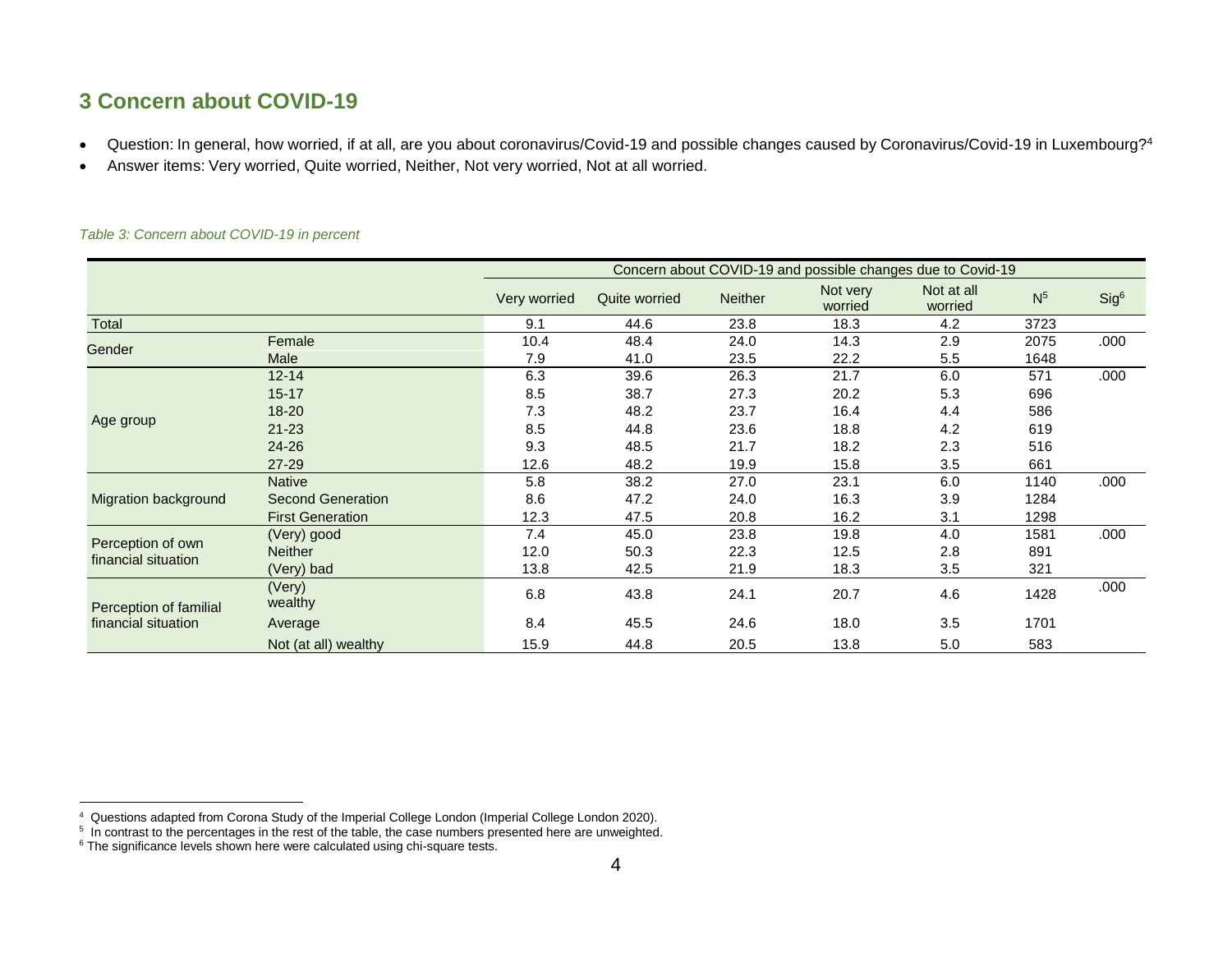# **4 Perceived level of information regarding measures to combat COVID-19**

- Question: How well do you feel informed about the measures to combat coronavirus/Covid-19?7
- Answer items: Very good, Good, Average, Bad, Very bad

#### *Table 4: Perceived level of information regarding measures to combat COVID-19 in percent*

<span id="page-6-0"></span>

|                                               |                          |           |      | Perceived level of information regarding measures to combat COVID-19 |            |          |       |                  |
|-----------------------------------------------|--------------------------|-----------|------|----------------------------------------------------------------------|------------|----------|-------|------------------|
|                                               |                          | Very good | Good | Average                                                              | <b>Bad</b> | Very bad | $N^8$ | Sig <sup>9</sup> |
| Total                                         |                          | 31.3      | 47.4 | 17.9                                                                 | 2.7        | 0.8      | 3721  |                  |
|                                               | Female                   | 29.9      | 48.9 | 18.1                                                                 | 2.5        | 0.6      | 2077  | .091             |
| Gender                                        | Male                     | 32.8      | 46.0 | 17.5                                                                 | 2.7        | 1.1      | 1644  |                  |
|                                               | $12 - 14$                | 34.4      | 46.1 | 17.1                                                                 | 1.4        | 1.0      | 570   | .002             |
|                                               | $15 - 17$                | 31.6      | 45.3 | 19.6                                                                 | 3.1        | 0.5      | 695   |                  |
|                                               | $18 - 20$                | 25.1      | 48.9 | 21.5                                                                 | 3.5        | 0.9      | 588   |                  |
| Age group                                     | $21 - 23$                | 27.3      | 49.7 | 19.4                                                                 | 2.8        | 0.8      | 620   |                  |
|                                               | $24 - 26$                | 31.7      | 49.2 | 16.7                                                                 | 1.7        | 0.7      | 516   |                  |
|                                               | 27-29                    | 36.5      | 45.2 | 14.4                                                                 | 2.9        | 1.0      | 664   |                  |
|                                               | <b>Native</b>            | 25.9      | 50.1 | 20.9                                                                 | 2.0        | 1.1      | 1138  | .000             |
| Migration background                          | <b>Second Generation</b> | 32.2      | 46.4 | 17.6                                                                 | 3.0        | 0.9      | 1285  |                  |
|                                               | <b>First Generation</b>  | 35.1      | 46.0 | 15.6                                                                 | 2.8        | 0.6      | 1301  |                  |
|                                               | (Very) good              | 31.8      | 49.4 | 15.7                                                                 | 2.5        | 0.5      | 1582  | .000             |
| Perception of own<br>financial situation      | Neither                  | 28.3      | 48.4 | 19.7                                                                 | 2.9        | 0.7      | 891   |                  |
|                                               | (Very) bad               | 28.9      | 40.7 | 23.8                                                                 | 4.2        | 2.5      | 321   |                  |
|                                               | (Very) wealthy           | 33.6      | 47.0 | 16.7                                                                 | 2.3        | 0.4      | 1427  | .003             |
| Perception of familial<br>financial situation | Average                  | 30.2      | 47.7 | 18.4                                                                 | 2.9        | 0.7      | 1700  |                  |
|                                               | Not (at all) wealthy     | 29.3      | 46.2 | 19.7                                                                 | 2.8        | 2.1      | 584   |                  |

<sup>&</sup>lt;sup>7</sup> Questions adapted from the Corona Study of the University of Zurich (Landoldt and Schmidt 2020) and of the Corona Study of the Universities of Fulda and Frankfurt (Sann et al. 2020).<br><sup>8</sup> In contrast to the percentages

<sup>&</sup>lt;sup>9</sup> The significance levels shown here were calculated using chi-square tests.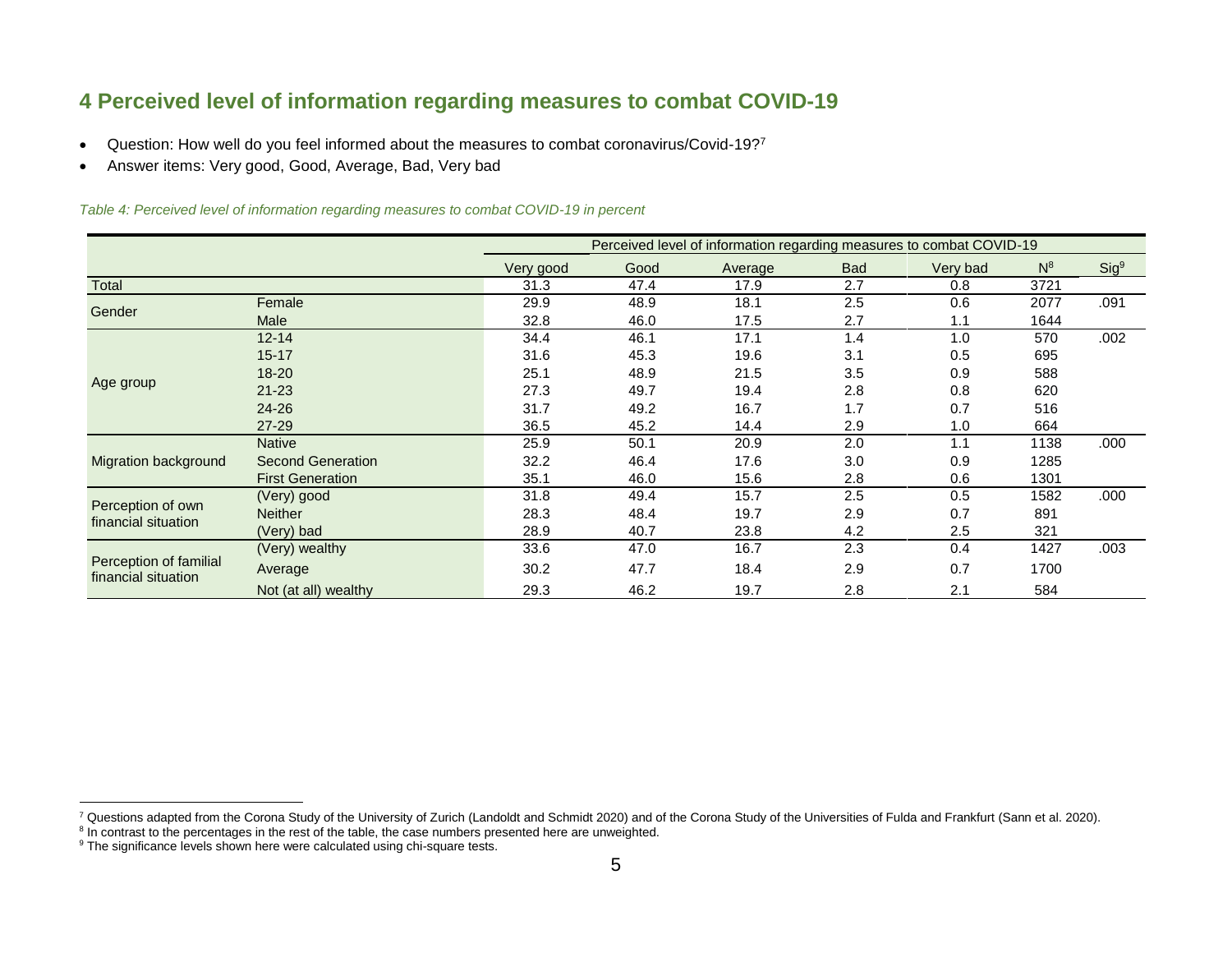# **5 Easiness of adhering to measures to combat COVID-19**

- Question: In general, how easy was it for you to adhere to the measures to combat coronavirus/Covid-19?<sup>10</sup>
- Answer items: Very easy, Easy, Neither, Difficult, Very difficult

*Table 5: Easiness of adhering to measures to combat COVID-19 in percent*

<span id="page-7-0"></span>

|                                               |                          |           |      | Easiness of adhering to measures against Covid-19 |                  |                |                 |                   |
|-----------------------------------------------|--------------------------|-----------|------|---------------------------------------------------|------------------|----------------|-----------------|-------------------|
|                                               |                          | Very easy | Easy | <b>Neither</b>                                    | <b>Difficult</b> | Very difficult | N <sup>11</sup> | Sig <sup>12</sup> |
| Total                                         |                          | 28.4      | 47.9 | 15.1                                              | 7.3              | 1.3            | 3716            |                   |
| Gender                                        | Female                   | 27.1      | 47.7 | 16.7                                              | 7.2              | 1.2            | 2074            | .034              |
|                                               | Male                     | 29.8      | 48.1 | 13.3                                              | 7.5              | 1.3            | 1642            |                   |
|                                               | $12 - 14$                | 25.5      | 48.2 | 15.8                                              | 8.7              | 1.9            | 570             | .038              |
|                                               | $15 - 17$                | 28.5      | 43.5 | 19.0                                              | 8.0              | 1.0            | 693             |                   |
|                                               | $18 - 20$                | 26.1      | 49.6 | 15.8                                              | 7.4              | 1.1            | 587             |                   |
| Age group                                     | $21 - 23$                | 29.2      | 48.7 | 14.3                                              | 6.1              | 1.6            | 620             |                   |
|                                               | $24 - 26$                | 29.4      | 48.9 | 13.3                                              | 7.3              | 1.1            | 516             |                   |
|                                               | $27 - 29$                | 31.7      | 48.9 | 11.9                                              | 6.7              | 0.8            | 660             |                   |
|                                               | <b>Native</b>            | 26.8      | 48.0 | 13.8                                              | 9.5              | 1.8            | 1138            | .004              |
| Migration background                          | <b>Second Generation</b> | 29.2      | 46.6 | 16.1                                              | 7.2              | 0.9            | 1281            |                   |
|                                               | <b>First Generation</b>  | 29.0      | 48.9 | 15.2                                              | 5.7              | 1.2            | 1297            |                   |
|                                               | (Very) good              | 28.2      | 50.0 | 13.6                                              | 7.4              | 0.8            | 1581            | .000              |
| Perception of own<br>financial situation      | Neither                  | 28.0      | 51.2 | 14.3                                              | 5.2              | 1.3            | 891             |                   |
|                                               | (Very) bad               | 32.1      | 36.1 | 19.2                                              | 10.8             | 1.8            | 318             |                   |
|                                               | (Very) wealthy           | 29.4      | 47.7 | 14.4                                              | 7.2              | 1.3            | 1424            | .073              |
| Perception of familial<br>financial situation | Average                  | 26.5      | 49.9 | 15.4                                              | 6.9              | 1.2            | 1699            |                   |
|                                               | Not (at all) wealthy     | 30.9      | 42.4 | 16.4                                              | 9.1              | 1.2            | 582             |                   |

<sup>&</sup>lt;sup>10</sup> Questions adapted from the Corona Study, Fulda / Frankfurt (Sann et al. 2020).

<sup>&</sup>lt;sup>11</sup> In contrast to the percentages in the rest of the table, the case numbers presented here are unweighted.

 $12$  The significance levels shown here were calculated using chi-square tests.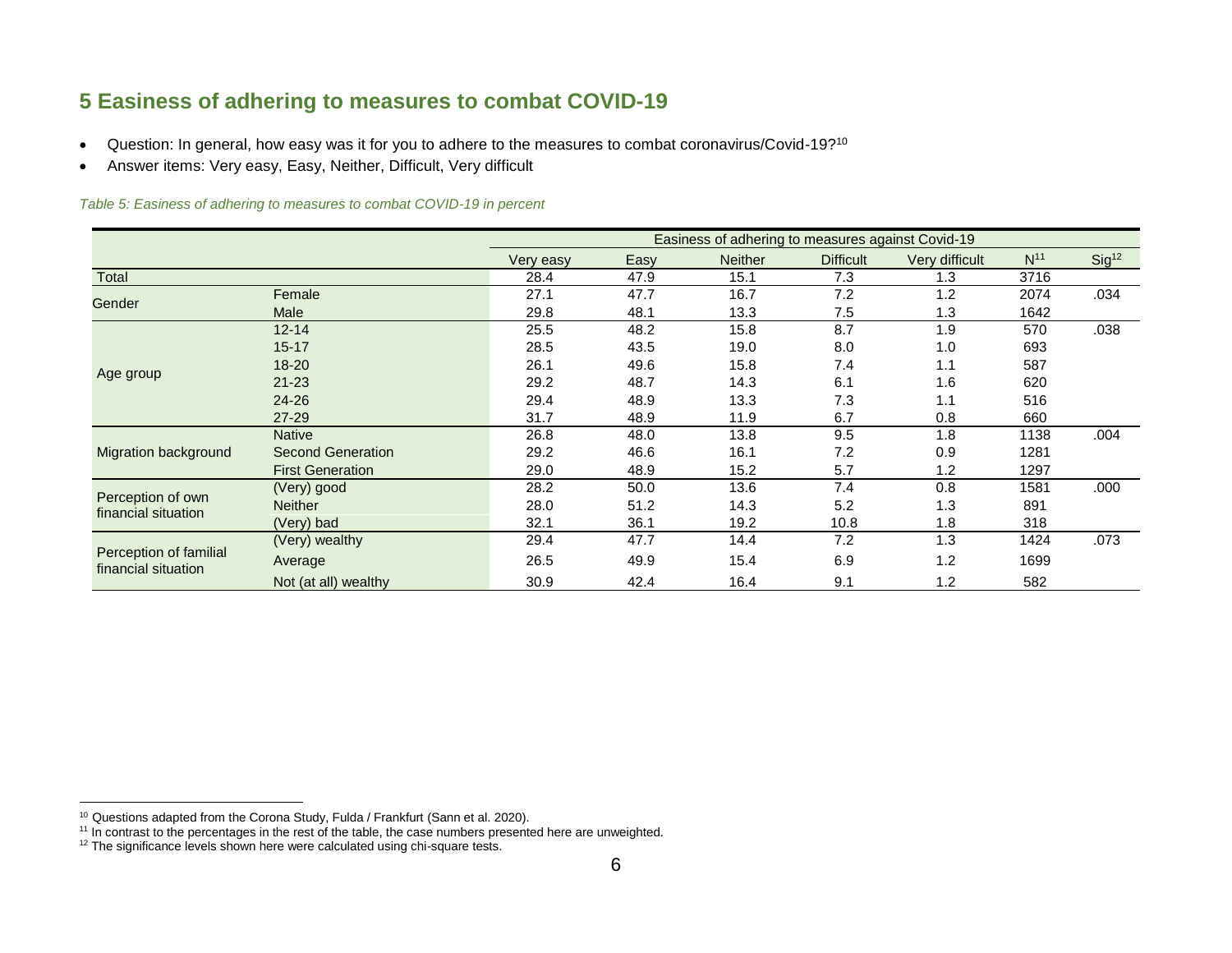# **6 Perception of measures to combat COVID-19**

- Question: What do you think of the measures to combat coronavirus/Covid-19?<sup>13</sup>
- Answer items: Excessive, Somewhat excessive, Justified or reasonable, Somewhat not strict or far-reaching enough, Not strict or far-reaching enough
- Selection of respondents: This question was only asked of young adults aged 15 and over. Young people between 12 and 15 were not asked this question.

*Table 6: Perception of measures to combat COVID-19 in percent*

<span id="page-8-0"></span>

|                                               |                          |           |                       |                            | Perception of measures to combat COVID-19           |                                         |          |                   |
|-----------------------------------------------|--------------------------|-----------|-----------------------|----------------------------|-----------------------------------------------------|-----------------------------------------|----------|-------------------|
|                                               |                          | Excessive | Somewhat<br>excessive | Justified or<br>reasonable | Somewhat not<br>strict or<br>far-reaching<br>enough | Not strict or<br>far-reaching<br>enough | $N^{14}$ | Sig <sup>15</sup> |
| Total                                         |                          | 3.0       | 8.8                   | 63.8                       | 19.3                                                | 5.1                                     | 2889     |                   |
| Gender                                        | Female                   | 1.9       | 7.4                   | 66.7                       | 18.8                                                | 5.2                                     | 1665     | .000              |
|                                               | Male                     | 4.1       | 10.3                  | 61.1                       | 19.5                                                | 5.1                                     | 1224     |                   |
|                                               | $16 - 17$                | 4.3       | 10.3                  | 61.3                       | 17.7                                                | 6.5                                     | 443      | .099              |
|                                               | $18 - 20$                | 3.6       | 10.5                  | 60.6                       | 20.1                                                | 5.2                                     | 584      |                   |
| Age group                                     | $21 - 23$                | 2.9       | 6.9                   | 65.3                       | 19.4                                                | 5.5                                     | 619      |                   |
|                                               | 24-26                    | 2.3       | 7.2                   | 66.6                       | 19.2                                                | 4.7                                     | 516      |                   |
|                                               | 27-29                    | 2.3       | 9.2                   | 65.3                       | 18.6                                                | 4.7                                     | 662      |                   |
|                                               | <b>Native</b>            | 4.5       | 10.9                  | 60.8                       | 19.1                                                | 4.7                                     | 927      | .000              |
| Migration background                          | <b>Second Generation</b> | 2.0       | 8.4                   | 61.5                       | 22.1                                                | 6.0                                     | 919      |                   |
|                                               | <b>Fist Generation</b>   | 2.4       | 7.4                   | 68.5                       | 16.9                                                | 4.8                                     | 1041     |                   |
|                                               | (Very) good              | 2.9       | 9.2                   | 66.2                       | 18.0                                                | 3.8                                     | 1579     | .001              |
| Perception of own                             | <b>Neither</b>           | 2.2       | 8.6                   | 63.7                       | 20.4                                                | 5.1                                     | 890      |                   |
| financial situation                           | (Very) bad               | 4.9       | 7.7                   | 55.5                       | 21.8                                                | 10.1                                    | 319      |                   |
|                                               | (Very) wealthy           | 2.2       | 10.0                  | 64.4                       | 19.2                                                | 4.1                                     | 1015     | .097              |
| Perception of familial<br>financial situation | Average                  | 3.2       | 7.9                   | 65.1                       | 19.0                                                | 4.8                                     | 1345     |                   |
|                                               | Not (at all) wealthy     | 4.1       | 8.7                   | 58.9                       | 20.3                                                | 8.0                                     | 521      |                   |

 $13$  Questions adapted from the Corona Study, Fulda / Frankfurt (Sann et al. 2020).

<sup>&</sup>lt;sup>14</sup> In contrast to the percentages in the rest of the table, the case numbers presented here are unweighted.

 $15$  The significance levels shown here were calculated using chi-square tests.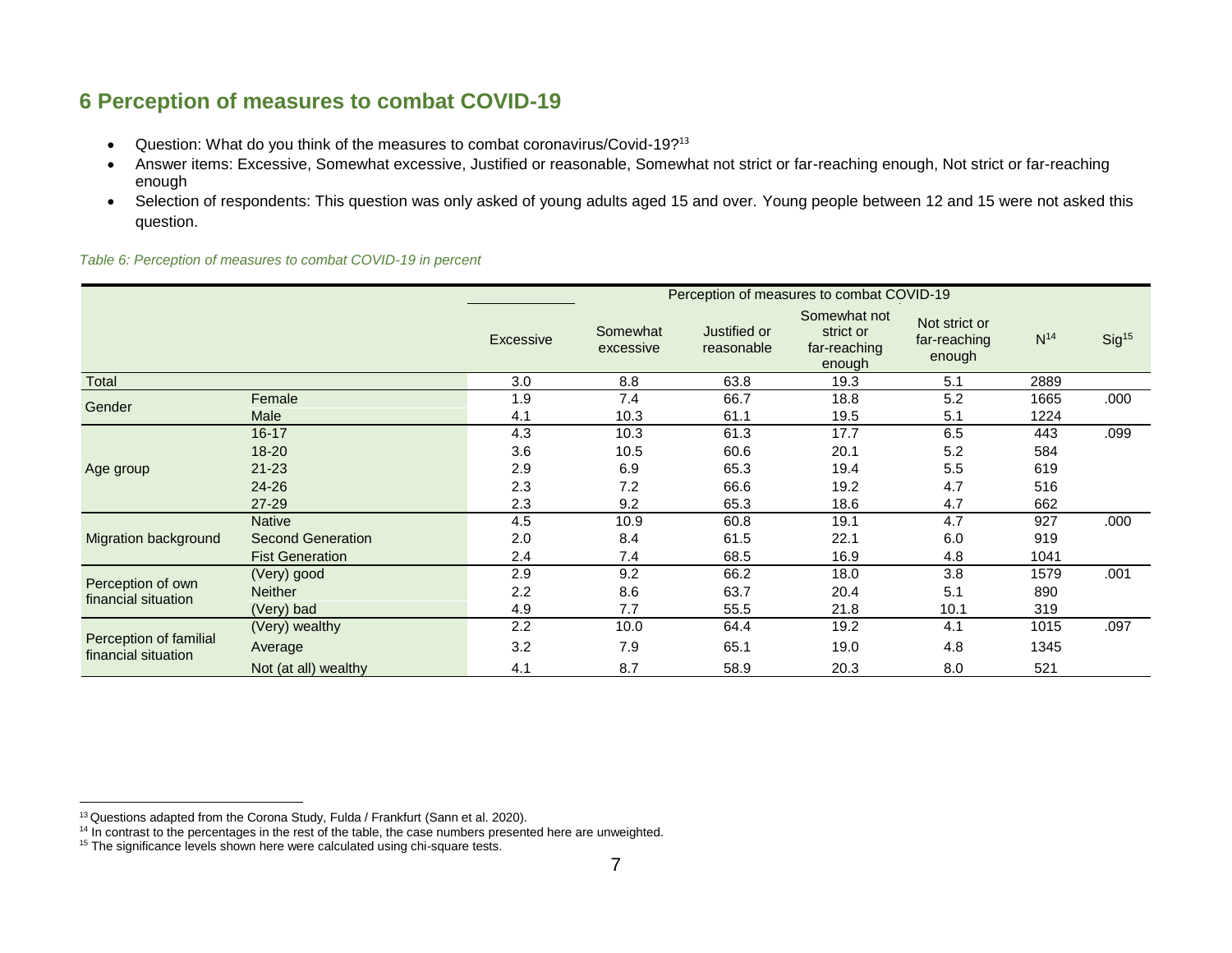# **7 Measures to combat COVID-19**

- Question(s): (1) Which, if any, of the following measures have you personally taken to protect yourself from coronavirus/Covid-19? (2) Which, if any, of the following measures have you personally taken to protect others from coronavirus/Covid-19? Please exclude any measures that you have taken for reasons other than coronavirus/Covid-19. 16
- Answer items: Worn a face mask, Washed hands more frequently with soap and water, Used hand sanitiser more regularly, Disinfected my home, Covered my nose and mouth with handkerchief or elbow when sneezing or coughing, Avoided contact with people who have a fever or respiratory symptoms (e.g. a cough), Avoided touching my face, Avoided going out in general, Avoided crowded areas, Kept 2 meter distance, when meeting people, Avoided going to the doctor, hospital or other healthcare settings, Avoided taking public transport, Avoided touching other people, Avoided going to work, Avoided going to school or university, Avoided letting my children go to school or university, Avoided going into shops and supermarkets, Avoided social events, Avoided letting my children go to childcare (crèche, maison relais etc.), Avoided travel to other countries (outside of Luxembourg), Avoided travel to other areas (inside of Luxembourg), Moved temporarily to the countryside or a remote location, Avoided meeting people who don't live with me, Other, namely: \_\_\_\_\_\_, I have not taken any measures to protect myself from coronavirus/Covid-19.
- Calculation of the variable: The data on both questions have been combined to determine the proportion of young people who have implemented the measures in question, whether they do so to protect themselves or others.
- <span id="page-9-0"></span>• Selection of respondents: This question was only asked of young adults aged 15 and over. Young people between 12 and 15 were not asked this question.

 $\overline{a}$ <sup>16</sup> Questions adapted from the Corona Study of the Imperial College London (Imperial College London 2020).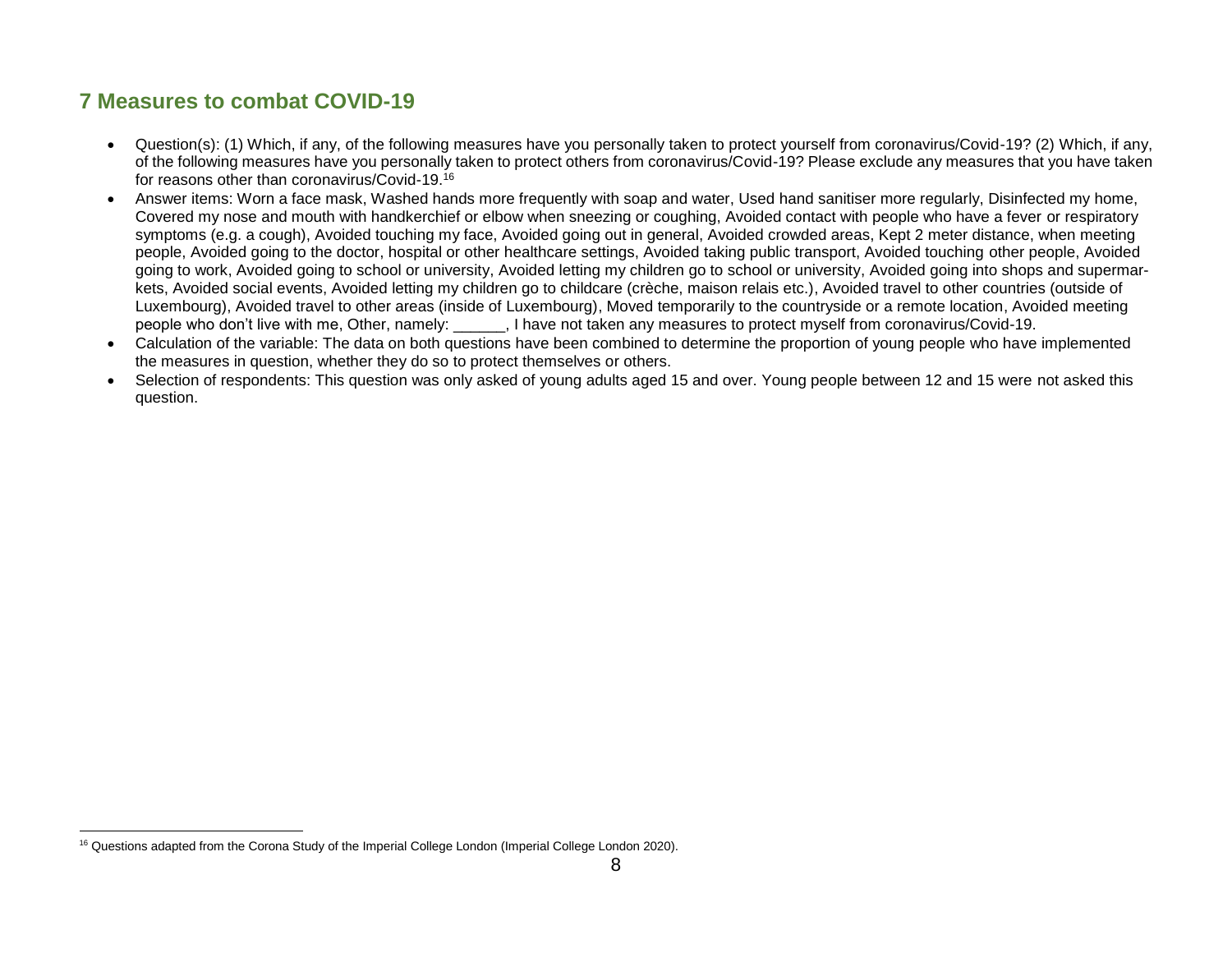*Table 7: Implementation of measures against COVID-19 in percent*

|                                          |                                                                     | Worn a face mask 17 18 |                      |                    |      | Washed hands more<br>frequently with soap and<br><b>Water 17 18</b> |                      |                    | Used hand sanitiser more<br>regularly <sup>17 18</sup> |                      |                      |                    | Disinfected my home <sup>17 18</sup> |                      |                      |                    |      |
|------------------------------------------|---------------------------------------------------------------------|------------------------|----------------------|--------------------|------|---------------------------------------------------------------------|----------------------|--------------------|--------------------------------------------------------|----------------------|----------------------|--------------------|--------------------------------------|----------------------|----------------------|--------------------|------|
|                                          |                                                                     | <b>No</b>              | <b>Yes</b>           | N                  | Sig  | <b>No</b>                                                           | Yes                  | N                  | Sig                                                    | <b>No</b>            | <b>Yes</b>           | N                  | Sig                                  | N <sub>o</sub>       | <b>Yes</b>           | N                  | Sig  |
| <b>Total</b>                             |                                                                     | 5.2                    | 94.8                 | 2881               |      | 10.9                                                                | 89.1                 | 2880               |                                                        | 16.0                 | 84.0                 | 2880               |                                      | 72.7                 | 27.3                 | 2880               |      |
| Gender                                   | Female<br>Male                                                      | 3.8<br>6.5             | 96.2<br>93.5         | 1662<br>1219       | .000 | 8.5<br>13.3                                                         | 91.5<br>86.7         | 1661<br>1219       | .000                                                   | 11.7<br>20.5         | 88.3<br>79.5         | 1661<br>1219       | .000                                 | 69.2<br>76.2         | 30.8<br>23.8         | 1661<br>1219       | .000 |
|                                          | $16 - 17$<br>$18 - 20$                                              | 7.4<br>5.4             | 92.6<br>94.6         | 441<br>585         | .071 | 14.5<br>11.5                                                        | 85.5<br>88.5         | 440<br>585         | .020                                                   | 15.2<br>13.4         | 84.8<br>86.6         | 440<br>585         | .283                                 | 76.3<br>73.4         | 23.7<br>26.6         | 440<br>585         | .108 |
| Age group                                | $21 - 23$<br>$24 - 26$                                              | 5.6<br>3.8             | 94.4<br>96.2         | 619<br>514         |      | 10.1<br>8.0                                                         | 89.9<br>92.0         | 619<br>514         |                                                        | 17.8<br>16.8         | 82.2<br>83.2         | 619<br>514         |                                      | 73.8<br>69.1         | 26.2<br>30.9         | 619<br>514         |      |
|                                          | $27 - 29$                                                           | 4.2                    | 95.8                 | 659                |      | 10.5                                                                | 89.5                 | 659                |                                                        | 15.3                 | 84.7                 | 659                |                                      | 72.7                 | 27.3                 | 659                |      |
| Migration<br>background                  | <b>Native</b><br><b>Second Generation</b><br><b>Fist Generation</b> | 5.5<br>4.7<br>5.2      | 94.5<br>95.3<br>94.8 | 925<br>917<br>1038 | .743 | 11.7<br>9.9<br>10.9                                                 | 88.3<br>90.1<br>89.1 | 925<br>916<br>1038 | .484                                                   | 18.1<br>15.6<br>14.6 | 81.9<br>84.4<br>85.4 | 925<br>916<br>1038 | .098                                 | 86.5<br>72.4<br>61.9 | 13.5<br>27.6<br>38.1 | 925<br>916<br>1038 | .000 |
| Perception of own<br>financial situation | (Very) good<br><b>Neither</b><br>(Very) bad                         | 5.3<br>5.1<br>4.7      | 94.7<br>94.9<br>95.3 | 1577<br>885<br>319 | .907 | 9.8<br>10.4<br>16.8                                                 | 90.2<br>89.6<br>83.2 | 1576<br>885<br>319 | .001                                                   | 16.0<br>15.2<br>17.5 | 84.0<br>84.8<br>82.5 | 1576<br>885<br>319 | .588                                 | 77.7<br>68.1<br>62.6 | 22.3<br>31.9<br>37.4 | 1576<br>885<br>319 | .000 |
| Perception of<br>familial financial      | (Very) wealthy<br>Average                                           | 5.3<br>5.2             | 94.7<br>94.8         | 1011<br>1342       | .824 | 9.9<br>11.2                                                         | 90.1<br>88.8         | 1010<br>1342       | .429                                                   | 15.1<br>16.6         | 84.9<br>83.4         | 1010<br>1342       | .588                                 | 79.1<br>72.1         | 20.9<br>27.9         | 1010<br>1342       | .000 |
| situation                                | Not (at all) wealthy                                                | 4.6                    | 95.4                 | 519                |      | 11.8                                                                | 88.2                 | 519                |                                                        | 16.2                 | 83.8                 | 519                |                                      | 62.8                 | 37.2                 | 519                |      |

 $17$  In contrast to the percentages in the rest of the table, the case numbers presented here are unweighted.

 $18$  The significance levels shown here were calculated using chi-square tests.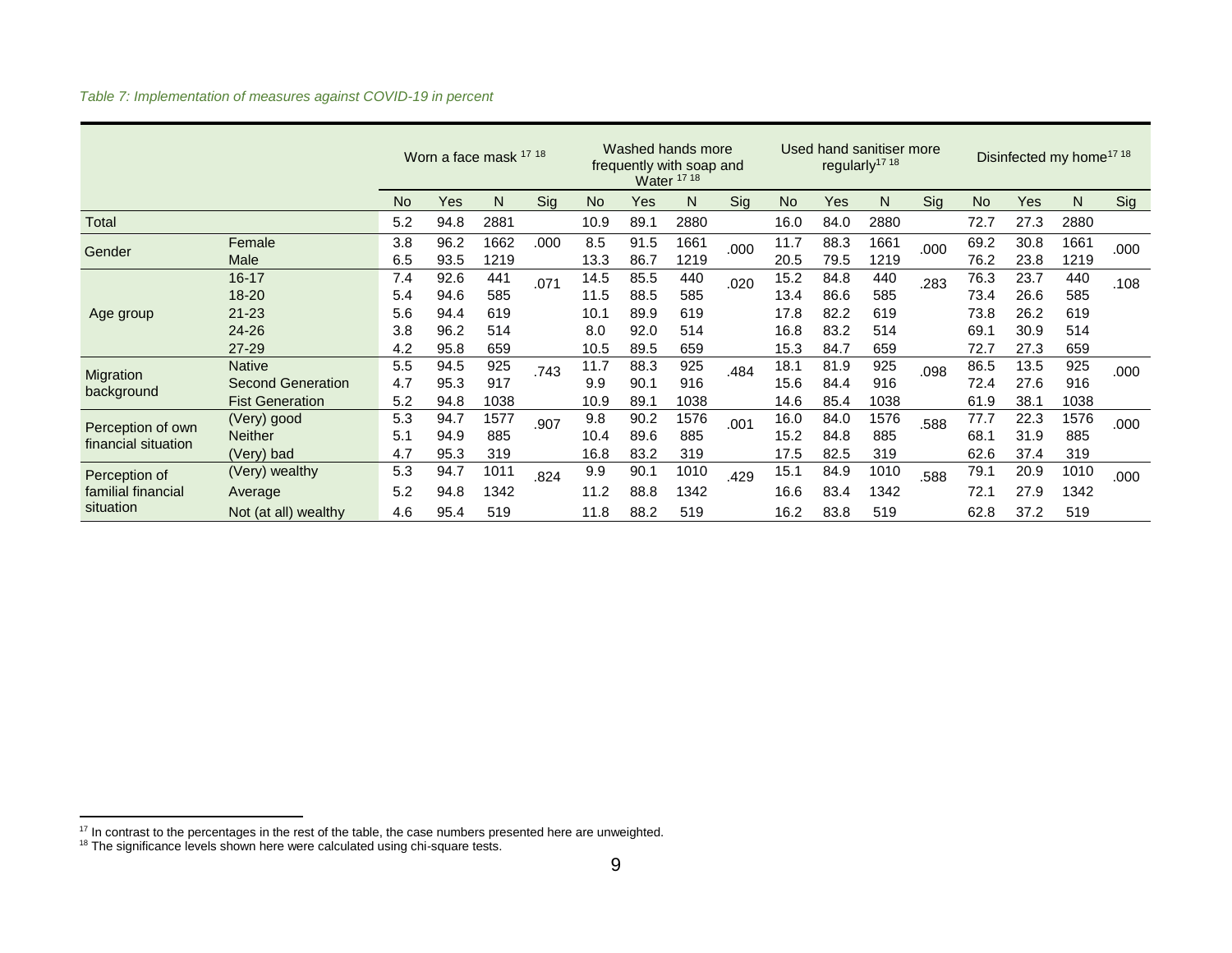|                         |                          | Covered my nose and mouth<br>with handkerchief or elbow<br>when sneezing or<br>coughing <sup>1920</sup> |      |      |      |           | Avoided contact with people<br>who have a fever or<br>respiratory symptoms (e.g. a<br>cough) <sup>19 20</sup> |      |      |           | Avoided touching my face <sup>19</sup><br>20 |      | Avoided going out in<br>general <sup>19 20</sup> |           |            |      |      |
|-------------------------|--------------------------|---------------------------------------------------------------------------------------------------------|------|------|------|-----------|---------------------------------------------------------------------------------------------------------------|------|------|-----------|----------------------------------------------|------|--------------------------------------------------|-----------|------------|------|------|
|                         |                          | <b>No</b>                                                                                               | Yes  | N    | Sig  | <b>No</b> | Yes                                                                                                           | N    | Sig  | <b>No</b> | <b>Yes</b>                                   | N    | Sig                                              | <b>No</b> | <b>Yes</b> | N    | Sig  |
| Total                   |                          | 21.0                                                                                                    | 79.0 | 2880 |      | 30.9      | 69.1                                                                                                          | 2880 |      | 40.8      | 59.2                                         | 2880 |                                                  | 44.2      | 55.8       | 2880 |      |
| Gender                  | Female                   | 17.2                                                                                                    | 82.8 | 1661 | .000 | 26.7      | 73.3                                                                                                          | 1661 | .000 | 37.6      | 62.4                                         | 1661 | .000                                             | 42.8      | 57.2       | 1661 | .052 |
|                         | Male                     | 24.9                                                                                                    | 75.1 | 1219 |      | 35.4      | 64.6                                                                                                          | 1219 |      | 44.5      | 55.5                                         | 1219 |                                                  | 46.5      | 53.5       | 1219 |      |
|                         | $16 - 17$                | 21.8                                                                                                    | 78.2 | 440  | .425 | 31.6      | 68.4                                                                                                          | 440  | .475 | 48.9      | 51.1                                         | 440  | .001                                             | 50.7      | 49.3       | 440  | .012 |
| Age group               | $18 - 20$                | 22.2                                                                                                    | 77.8 | 585  |      | 30.6      | 69.4                                                                                                          | 585  |      | 41.4      | 58.6                                         | 585  |                                                  | 44.8      | 55.2       | 585  |      |
|                         | $21 - 23$                | 22.4                                                                                                    | 77.6 | 619  |      | 31.2      | 68.8                                                                                                          | 619  |      | 37.6      | 62.4                                         | 619  |                                                  | 39.3      | 60.7       | 619  |      |
|                         | 24-26                    | 18.7                                                                                                    | 81.3 | 514  |      | 28.6      | 71.4                                                                                                          | 514  |      | 37.2      | 62.8                                         | 514  |                                                  | 43.6      | 56.4       | 514  |      |
|                         | $27 - 29$                | 20.2                                                                                                    | 79.8 | 659  |      | 30.0      | 70.0                                                                                                          | 659  |      | 41.0      | 59.0                                         | 659  |                                                  | 44.0      | 56.0       | 659  |      |
|                         | <b>Native</b>            | 21.5                                                                                                    | 78.5 | 925  | .622 | 34.8      | 65.2                                                                                                          | 925  | .000 | 48.2      | 51.8                                         | 925  | .000                                             | 57.9      | 42.1       | 925  | .000 |
| Migration<br>background | <b>Second Generation</b> | 19.8                                                                                                    | 80.2 | 916  |      | 28.6      | 71.4                                                                                                          | 916  |      | 39.3      | 60.7                                         | 916  |                                                  | 42.6      | 57.4       | 916  |      |
|                         | <b>Fist Generation</b>   | 21.2                                                                                                    | 78.8 | 1038 |      | 28.4      | 71.6                                                                                                          | 1038 |      | 35.3      | 64.7                                         | 1038 |                                                  | 34.0      | 66.0       | 1038 |      |
| Perception of own       | (Very) good              | 19.8                                                                                                    | 80.2 | 1576 | .125 | 31.2      | 68.8                                                                                                          | 1576 | .187 | 41.1      | 58.9                                         | 1576 | .472                                             | 47.7      | 52.3       | 1576 | .003 |
| financial situation     | <b>Neither</b>           | 20.7                                                                                                    | 79.3 | 885  |      | 29.3      | 70.7                                                                                                          | 885  |      | 39.4      | 60.6                                         | 885  |                                                  | 40.3      | 59.7       | 885  |      |
|                         | (Very) bad               | 24.7                                                                                                    | 75.3 | 319  |      | 28.5      | 71.5                                                                                                          | 319  |      | 38.9      | 61.1                                         | 319  |                                                  | 42.9      | 57.1       | 319  |      |
| Perception of           | (Very) wealthy           | 21                                                                                                      | 79   | 1010 | .88  | 29.0      | 71.0                                                                                                          | 1010 | .565 | 42.3      | 57.7                                         | 1010 | .163                                             | 46.8      | 53.2       | 1010 | .011 |
| familial financial      | Average                  | 20.7                                                                                                    | 79.3 | 1342 |      | 31.6      | 68.4                                                                                                          | 1342 |      | 41.1      | 58.9                                         | 1342 |                                                  | 44.8      | 55.2       | 1342 |      |
| situation               | Not (at all) wealthy     | 21.7                                                                                                    | 78.3 | 519  |      | 30.1      | 69.9                                                                                                          | 519  |      | 36.4      | 63.6                                         | 519  |                                                  | 38.5      | 61.5       | 519  |      |

### *Table 8: Implementation of measures against COVID-19 in percent*

<sup>&</sup>lt;sup>19</sup> In contrast to the percentages in the rest of the table, the case numbers presented here are unweighted.

 $^{20}$  The significance levels shown here were calculated using chi-square tests.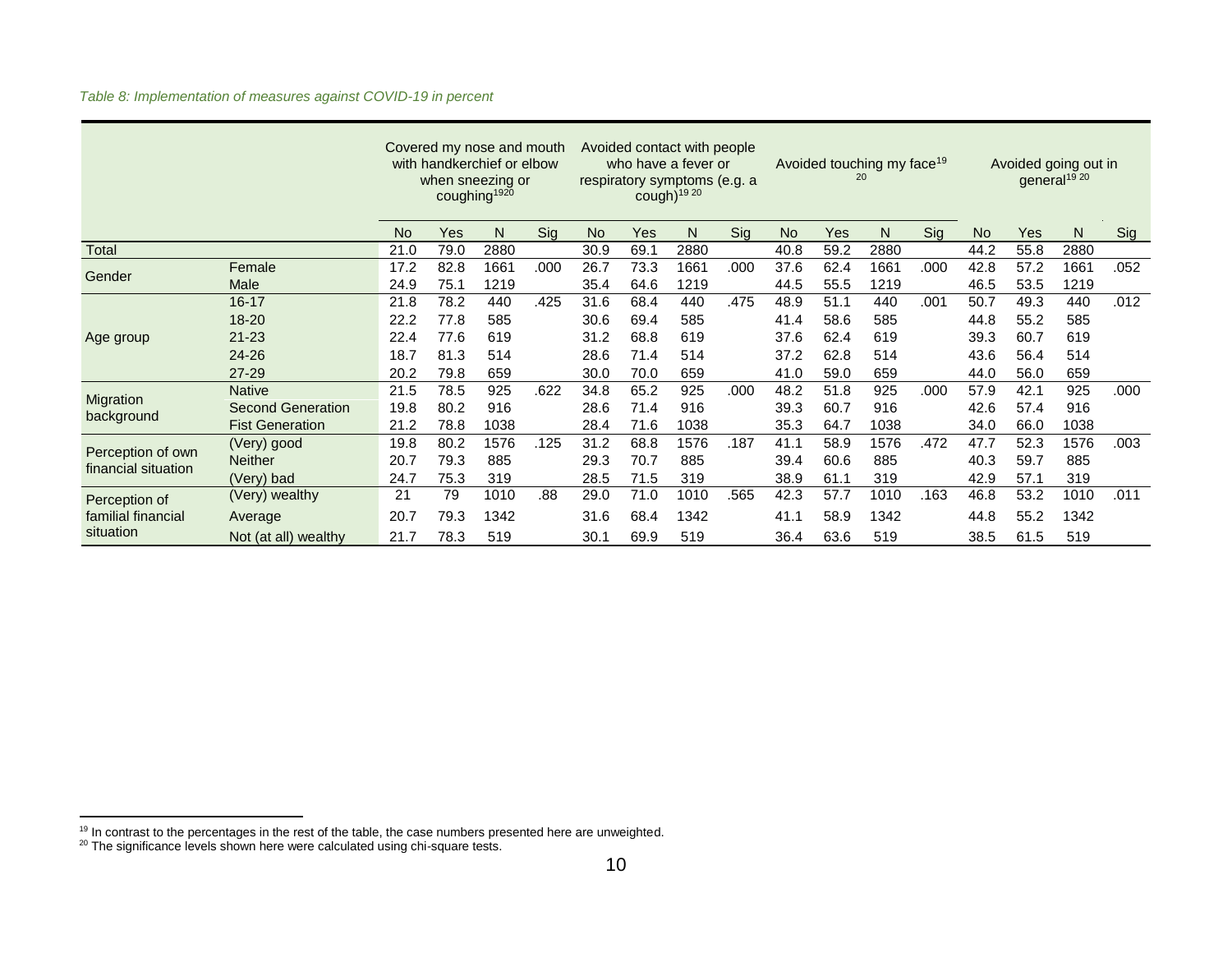|                                 |                          |           |      | Avoided crowded areas <sup>2122</sup> |      | Kept 2-meter distance, when<br>meeting people <sup>21</sup> <sup>22</sup> |      |      |      | Avoided going to the doctor,<br>hospital or other healthcare<br>settings <sup>21</sup> <sup>22</sup> |      |      |      | Avoided taking public<br>transport <sup>21</sup> 22 |            |      |      |
|---------------------------------|--------------------------|-----------|------|---------------------------------------|------|---------------------------------------------------------------------------|------|------|------|------------------------------------------------------------------------------------------------------|------|------|------|-----------------------------------------------------|------------|------|------|
|                                 |                          | <b>No</b> | Yes  | N                                     | Sig  | <b>No</b>                                                                 | Yes  | N    | Sig  | <b>No</b>                                                                                            | Yes  | N    | Sig  | No.                                                 | <b>Yes</b> | N    | Sig  |
| Total                           |                          | 19.2      | 80.8 | 2881                                  |      | 26.0                                                                      | 74.0 | 2880 |      | 58.6                                                                                                 | 41.4 | 2880 |      | 37.5                                                | 62.5       | 2880 |      |
| Gender                          | Female                   | 17.3      | 82.7 | 1662                                  | .001 | 23.5                                                                      | 76.5 | 1661 | .000 | 54.9                                                                                                 | 45.1 | 1661 | .000 | 36.8                                                | 63.2       | 1661 | .428 |
|                                 | Male                     | 22.0      | 78.0 | 1219                                  |      | 29.5                                                                      | 70.5 | 1219 |      | 62.3                                                                                                 | 37.7 | 1219 |      | 38.2                                                | 61.8       | 1219 |      |
|                                 | $16 - 17$                | 26.8      | 73.2 | 440                                   | .000 | 35.9                                                                      | 64.1 | 440  | .652 | 62.0                                                                                                 | 38.0 | 440  | .639 | 58.4                                                | 41.6       | 440  | .000 |
|                                 | $18 - 20$                | 23.2      | 76.8 | 585                                   |      | 32.8                                                                      | 67.2 | 585  |      | 58.2                                                                                                 | 41.8 | 585  |      | 37.9                                                | 62.1       | 585  |      |
| Age group                       | $21 - 23$                | 17.6      | 82.4 | 619                                   |      | 24.2                                                                      | 75.8 | 619  |      | 58.3                                                                                                 | 41.7 | 619  |      | 31.1                                                | 68.9       | 619  |      |
|                                 | 24-26                    | 17.3      | 82.7 | 514                                   |      | 20.4                                                                      | 79.6 | 514  |      | 57.9                                                                                                 | 42.1 | 514  |      | 33.7                                                | 66.3       | 514  |      |
|                                 | 27-29                    | 13.5      | 86.5 | 660                                   |      | 19.3                                                                      | 80.7 | 659  |      | 57.6                                                                                                 | 42.4 | 659  |      | 35.0                                                | 65.0       | 659  |      |
|                                 | <b>Native</b>            | 21.4      | 78.6 | 925                                   |      | 26.6                                                                      | 73.4 | 925  |      | 62.3                                                                                                 | 37.7 | 925  |      | 38.7                                                | 61.3       | 925  |      |
| Migration                       | <b>Second Generation</b> | 19.8      | 80.2 | 916                                   | .007 | 27.1                                                                      | 72.9 | 916  | .024 | 56.6                                                                                                 | 43.4 | 916  | .020 | 36.7                                                | 63.3       | 916  | .604 |
| background                      | <b>Fist Generation</b>   | 16.9      | 83.1 | 1039                                  |      | 24.7                                                                      | 75.3 | 1038 |      | 57.3                                                                                                 | 42.7 | 1038 |      | 37.0                                                | 63.0       | 1038 |      |
| Perception of own               | (Very) good              | 19.6      | 80.4 | 1576                                  | .576 | 27.1                                                                      | 72.9 | 1576 | .936 | 61.0                                                                                                 | 39.0 | 1576 | .014 | 37.9                                                | 62.1       | 1576 | .633 |
|                                 | <b>Neither</b>           | 18.2      | 81.8 | 886                                   |      | 22.9                                                                      | 77.1 | 885  |      | 55.7                                                                                                 | 44.3 | 885  |      | 36.4                                                | 63.6       | 885  |      |
| financial situation             | (Very) bad               | 21.3      | 78.7 | 319                                   |      | 29.5                                                                      | 70.5 | 319  |      | 55.3                                                                                                 | 44.7 | 319  |      | 35.8                                                | 64.2       | 319  |      |
| Perception of                   | (Very) wealthy           | 21.2      | 78.8 | 1010                                  | .097 | 26.2                                                                      | 73.8 | 1010 | .936 | 63.6                                                                                                 | 36.4 | 1010 | .000 | 38.1                                                | 61.9       | 1010 | .656 |
| familial financial<br>situation | Average                  | 18.7      | 81.3 | 1342                                  |      | 26.5                                                                      | 73.5 | 1342 |      | 58.0                                                                                                 | 42.0 | 1342 |      | 36.5                                                | 63.5       | 1342 |      |
|                                 | Not (at all) wealthy     | 17.5      | 82.5 | 520                                   |      | 25.2                                                                      | 74.8 | 519  |      | 50.2                                                                                                 | 49.8 | 519  |      | 38.2                                                | 61.8       | 519  |      |

 $21$  In contrast to the percentages in the rest of the table, the case numbers presented here are unweighted.

 $22$  The significance levels shown here were calculated using chi-square tests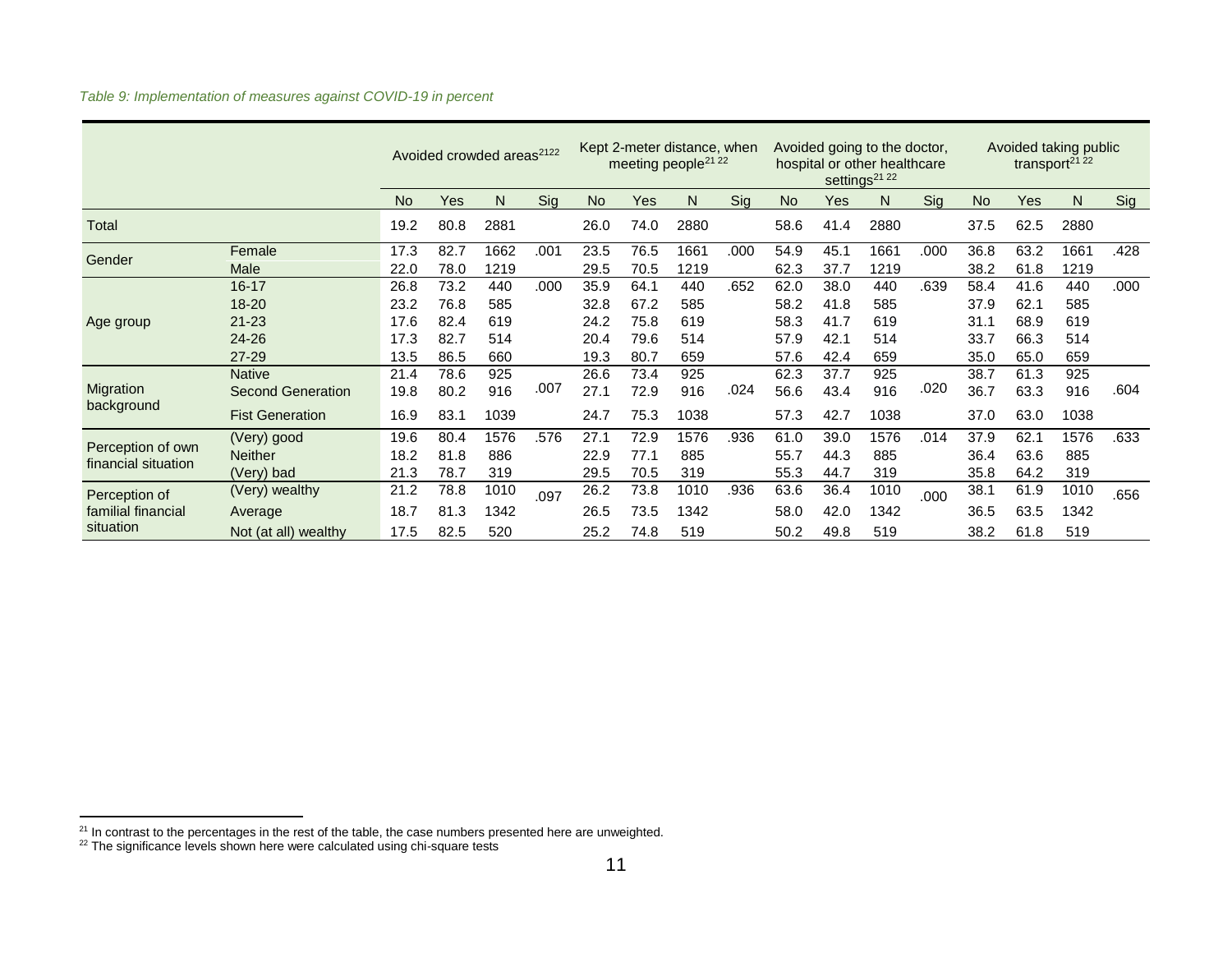| Table 10: Implementation of measures against COVID-19 in percent |  |  |
|------------------------------------------------------------------|--|--|
|                                                                  |  |  |

|                     |                          |           | Avoided touching other<br>people 23 24 |      |      |           |      | Avoided going into shops and<br>supermarkets <sup>23</sup> 24 |      |              |      | Avoided social events <sup>23</sup> 24 |      |           |      | Avoided travel to other<br>countries (outside of<br>Luxembourg) 23 24 |      |
|---------------------|--------------------------|-----------|----------------------------------------|------|------|-----------|------|---------------------------------------------------------------|------|--------------|------|----------------------------------------|------|-----------|------|-----------------------------------------------------------------------|------|
|                     |                          | <b>No</b> | Yes                                    | N    | Sig  | <b>No</b> | Yes  | N                                                             | Sig  | <b>No</b>    | Yes  | N                                      | Sig  | <b>No</b> | Yes  | N                                                                     | Sig  |
| <b>Total</b>        |                          | 17.6      | 82.4                                   | 2880 |      | 52.8      | 47.2 | 2880                                                          |      | 21.6         | 78.4 | 2880                                   |      | 33.3      | 66.7 | 2880                                                                  |      |
| Gender              | Female                   | 15.5      | 84.5                                   | 1661 | .001 | 49.7      | 50.3 | 1661                                                          | .000 | 19.1         | 80.9 | 1661                                   | .001 | 30.5      | 69.5 | 1661                                                                  | .001 |
|                     | Male                     | 19.8      | 80.2                                   | 1219 |      | 56.0      | 44.0 | 1219                                                          |      | 23.9         | 76.1 | 1219                                   |      | 36.2      | 63.8 | 1219                                                                  |      |
|                     | $16 - 17$                | 26.4      | 73.6                                   | 440  | .000 | 55.9      | 44.1 | 440                                                           | .197 | 30.2         | 69.8 | 440                                    | .000 | 35.8      | 64.2 | 440                                                                   | .051 |
|                     | 18-20                    | 19.3      | 80.7                                   | 585  |      | 55.0      | 45.0 | 585                                                           |      | 25.6         | 74.4 | 585                                    |      | 34.1      | 65.9 | 585                                                                   |      |
| Age group           | $21 - 23$                | 16.9      | 83.1                                   | 619  |      | 49.3      | 50.7 | 619                                                           |      | 21.8         | 78.2 | 619                                    |      | 34.5      | 65.5 | 619                                                                   |      |
|                     | $24 - 26$                | 14.0      | 86.0                                   | 514  |      | 52.0      | 48.0 | 514                                                           |      | 17.4         | 82.6 | 514                                    |      | 35.3      | 64.7 | 514                                                                   |      |
|                     | $27 - 29$                | 15.2      | 84.8                                   | 659  |      | 52.7      | 47.3 | 659                                                           |      | 17.0         | 83.0 | 659                                    |      | 28.9      | 71.1 | 659                                                                   |      |
|                     | <b>Native</b>            | 17.6      | 82.4                                   | 925  |      | 57.5      | 42.5 | 925                                                           |      | 24.2         | 75.8 | 925                                    |      | 33.0      | 67.0 | 925                                                                   |      |
| Migration           | <b>Second Generation</b> | 19.0      | 81.0                                   | 916  | .318 | 51.3      | 48.7 | 916                                                           | .002 | 21.2         | 78.8 | 916                                    | .038 | 32.0      | 68.0 | 916                                                                   | .416 |
| background          | <b>Fist Generation</b>   | 16.5      | 83.5                                   | 1038 |      | 50.2      | 49.8 | 1038                                                          |      | 19.7         | 80.3 | 1038                                   |      | 34.7      | 65.3 | 1038                                                                  |      |
|                     | (Very) good              | 16.9      | 83.1                                   | 1576 |      | 54.0      | 46.0 | 1576                                                          |      | 22.8         | 77.2 | 1576                                   |      | 33.4      | 66.6 | 1576                                                                  |      |
| Perception of own   | <b>Neither</b>           | 18.8      | 81.2                                   | 885  | .435 | 51.8      | 48.2 | 885                                                           | .433 | 18.4         | 81.6 | 885                                    | .020 | 31.2      | 68.8 | 885                                                                   | .226 |
| financial situation | (Very) bad               | 16.9      | 83.1                                   | 319  |      | 51.2      | 48.8 | 319                                                           |      | 23.5         | 76.5 | 319                                    |      | 36.2      | 63.8 | 319                                                                   |      |
| Perception of       | (Very) wealthy           | 18.1      | 81.9                                   | 1010 |      | 54.6      | 45.4 | 1010                                                          |      | 23.0         | 77.0 | 1010                                   |      | 36.2      | 63.8 | 1010                                                                  |      |
| familial financial  | Average                  | 17.6      | 82.4                                   | 342  | .873 | 53.0      | 47.0 | 1342                                                          | .107 | 79.1<br>20.9 | 1342 | .389                                   | 32.2 | 67.8      | 1342 | .055                                                                  |      |
| situation           | Not (at all) wealthy     | 17.0      | 83.0                                   | 519  |      | 49.0      | 51.0 | 519                                                           |      | 20.9         | 79.1 | 519                                    |      | 31.1      | 68.9 | 519                                                                   |      |

 $23$  In contrast to the percentages in the rest of the table, the case numbers presented here are unweighted.

<sup>&</sup>lt;sup>24</sup> The significance levels shown here were calculated using chi-square tests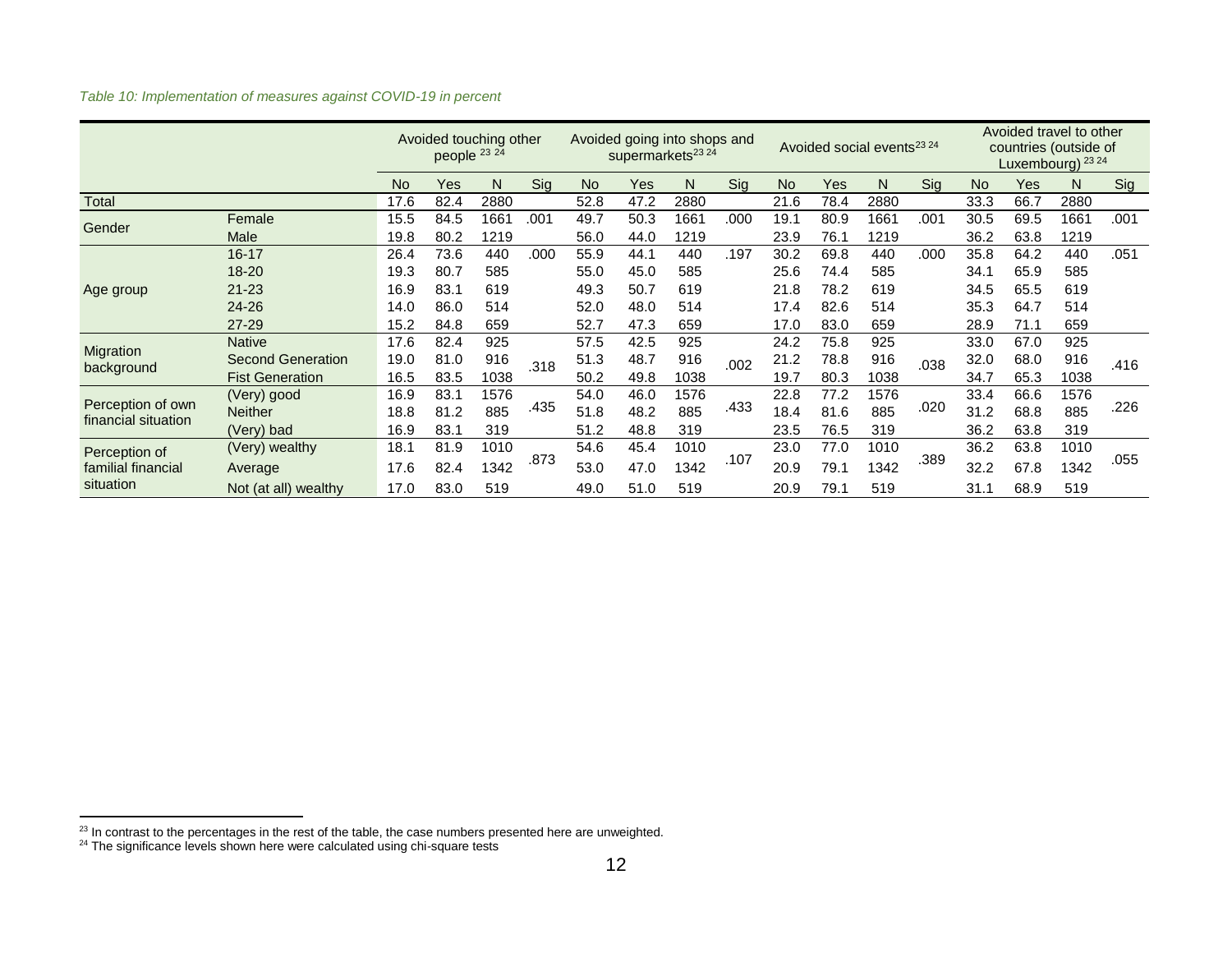*Table 11: Implementation of measures against COVID-19 in percent*

|                                                  |                          |           |      | Avoided travel to other<br>areas (inside of<br>Luxembourg) <sup>25</sup> $26$ |      |           |     | Moved temporarily to the<br>countryside or a remote<br>location <sup>25</sup> 26 |      |      |            | Avoided meeting people who<br>don't live with me <sup>25 26</sup> |      |           |     | Other <sup>25</sup> 26 |      |
|--------------------------------------------------|--------------------------|-----------|------|-------------------------------------------------------------------------------|------|-----------|-----|----------------------------------------------------------------------------------|------|------|------------|-------------------------------------------------------------------|------|-----------|-----|------------------------|------|
|                                                  |                          | <b>No</b> | Yes  | N                                                                             | Sig  | <b>No</b> | Yes | N                                                                                | Sig  | No   | <b>Yes</b> | N                                                                 | Sig  | <b>No</b> | Yes | N                      | Sig  |
| <b>Total</b>                                     |                          | 53.3      | 46.7 | 2880                                                                          |      | 93.3      | 6.7 | 2880                                                                             |      | 34.5 | 65.5       | 2880                                                              |      | 98.2      | 1.8 | 2881                   |      |
|                                                  | Female                   | 51.7      | 48.3 | 1661                                                                          | .081 | 93.5      | 6.5 | 1661                                                                             | .571 | 30.5 | 69.5       | 1661                                                              | .000 | 98.5      | 1.5 | 1662                   | .247 |
| Gender                                           | Male                     | 54.9      | 45.1 | 1219                                                                          |      | 93.0      | 7.0 | 1219                                                                             |      | 38.5 | 61.5       | 1219                                                              |      | 97.9      | 2.1 | 1219                   |      |
|                                                  | $16 - 17$                | 57.2      | 42.8 | 440                                                                           | .001 | 94.1      | 5.9 | 440                                                                              | .549 | 43.9 | 56.1       | 440                                                               | .000 | 99.0      | 1.0 | 441                    | .329 |
|                                                  | 18-20                    | 55.6      | 44.4 | 585                                                                           |      | 93.3      | 6.7 | 585                                                                              |      | 40.3 | 59.7       | 585                                                               |      | 99.0      | 1.0 | 585                    |      |
| Age group                                        | $21 - 23$                | 52.8      | 47.2 | 619                                                                           |      | 91.9      | 8.1 | 619                                                                              |      | 32.7 | 67.3       | 619                                                               |      | 97.8      | 2.2 | 619                    |      |
|                                                  | 24-26                    | 56.4      | 43.6 | 514                                                                           |      | 92.8      | 7.2 | 514                                                                              |      | 31.3 | 68.7       | 514                                                               |      | 98.2      | 1.8 | 514                    |      |
|                                                  | $27 - 29$                | 46.8      | 53.2 | 659                                                                           |      | 94.0      | 6.0 | 659                                                                              |      | 30.0 | 70.0       | 659                                                               |      | 97.9      | 2.1 | 659                    |      |
|                                                  | <b>Native</b>            | 58.5      | 41.5 | 925                                                                           |      | 94.3      | 5.7 | 925                                                                              |      | 36.9 | 63.1       | 925                                                               |      | 98.2      | 1.8 | 925                    |      |
| Migration<br>background                          | <b>Second Generation</b> | 53.6      | 46.4 | 916                                                                           | .000 | 93.7      | 6.3 | 916                                                                              | .142 | 34.2 | 65.8       | 916                                                               | .120 | 98.1      | 1.9 | 917                    | .958 |
|                                                  | <b>Fist Generation</b>   | 48.9      | 51.1 | 1038                                                                          |      | 92.2      | 7.8 | 1038                                                                             |      | 32.6 | 67.4       | 1038                                                              |      | 98.3      | 1.7 | 1038                   |      |
|                                                  | (Very) good              | 55.5      | 44.5 | 1576                                                                          | .043 | 93.5      | 6.5 | 1576                                                                             | .750 | 35.7 | 64.3       | 1576                                                              | .294 | 98.4      | 1.6 | 1577                   | .005 |
| Perception of own                                | <b>Neither</b>           | 50.6      | 49.4 | 885                                                                           |      | 92.9      | 7.1 | 885                                                                              |      | 32.6 | 67.4       | 885                                                               |      | 98.6      | 1.4 | 885                    |      |
| financial situation                              | (Very) bad               | 51.3      | 48.7 | 319                                                                           |      | 92.7      | 7.3 | 319                                                                              |      | 34.4 | 65.6       | 319                                                               |      | 95.9      | 4.1 | 319                    |      |
| Perception of<br>familial financial<br>situation | (Very) wealthy           | 57.8      | 42.2 | 1010                                                                          | .000 | 92.5      | 7.5 | 1010                                                                             | .031 | 36.8 | 63.2       | 1010                                                              | .133 | 98.1      | 1.9 | 1011                   | .338 |
|                                                  | Average                  | 52.9      | 47.1 | 1342                                                                          |      | 94.5      | 5.5 | 1342                                                                             |      | 33.6 | 66.4       | 1342                                                              |      | 98.6      | 1.4 | 1342                   |      |
|                                                  | Not (at all) wealthy     | 45.7      | 54.3 | 519                                                                           |      | 91.5      | 8.5 | 519                                                                              |      | 32.4 | 67.6       | 519                                                               |      | 97.6      | 2.4 | 519                    |      |

 $25$  In contrast to the percentages in the rest of the table, the case numbers presented here are unweighted

 $26$  The significance levels shown here were calculated using chi-square tests.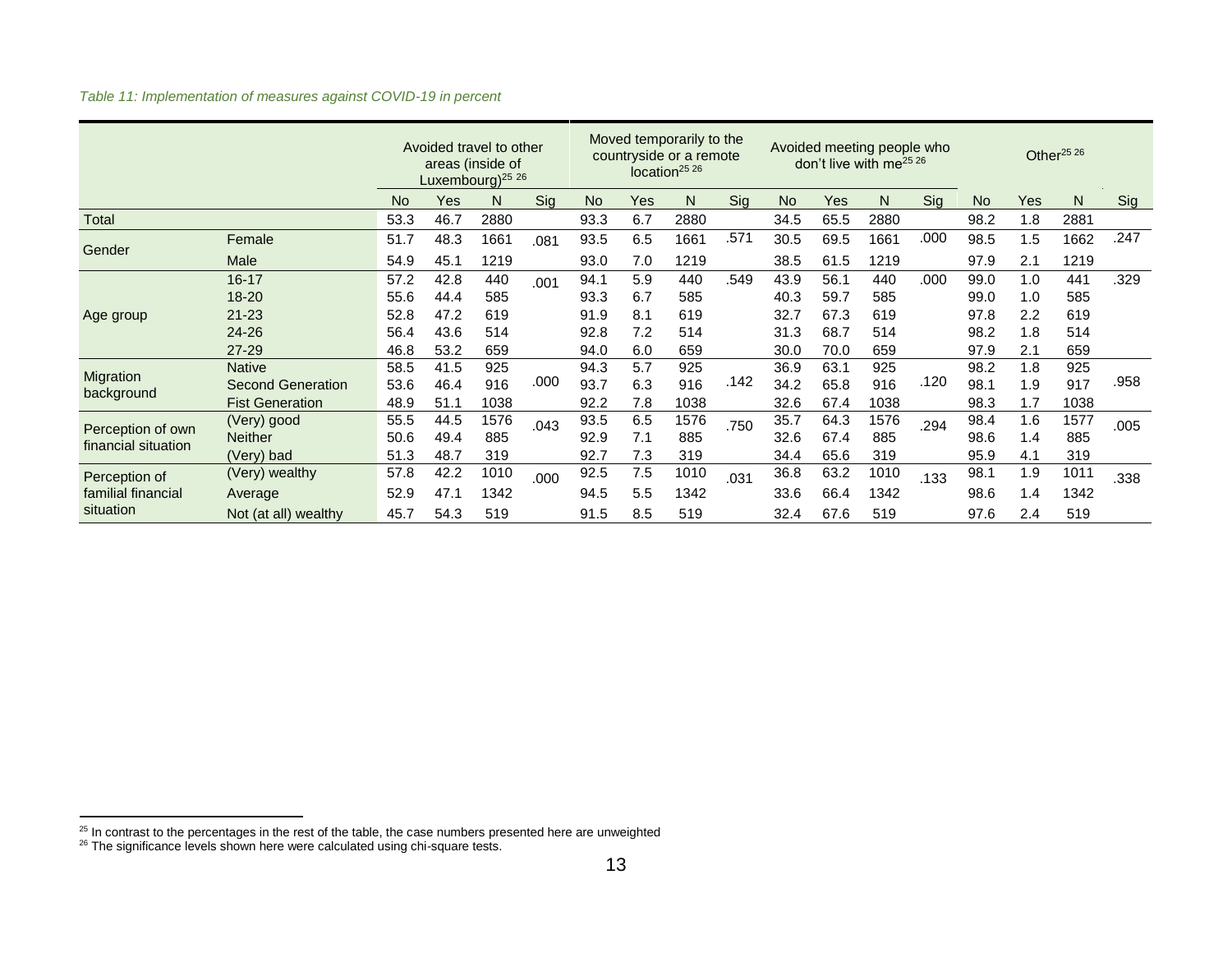*Table 12: Implementation of measures against COVID-19 in percent*

|                                               |                          |           | No measures <sup>27</sup> 28 |      |      |
|-----------------------------------------------|--------------------------|-----------|------------------------------|------|------|
|                                               |                          | <b>No</b> | <b>Yes</b>                   | N    | Sig  |
| Total                                         |                          | 98.8      | 1.2                          | 2880 |      |
| Gender                                        | Female                   | 99.0      | 1.0                          | 1661 | .197 |
|                                               | Male                     | 98.5      | 1.5                          | 1219 |      |
|                                               | $16 - 17$                | 97.8      | 2.2                          | 440  | .239 |
|                                               | $18 - 20$                | 98.6      | 1.4                          | 585  |      |
| Age group                                     | $21 - 23$                | 99.1      | 0.9                          | 619  |      |
|                                               | $24 - 26$                | 98.7      | 1.3                          | 514  |      |
|                                               | $27 - 29$                | 99.2      | 0.8                          | 659  |      |
|                                               | <b>Native</b>            | 97.9      | 2.1                          | 925  | .005 |
| Migration background                          | <b>Second Generation</b> | 99.3      | 0.7                          | 916  |      |
|                                               | <b>Fist Generation</b>   | 99.2      | 0.8                          | 1038 |      |
|                                               | (Very) good              | 98.7      | 1.3                          | 1576 | .379 |
| Perception of own<br>financial situation      | <b>Neither</b>           | 99.1      | 0.9                          | 885  |      |
|                                               | (Very) bad               | 98.1      | 1.9                          | 319  |      |
|                                               | (Very) wealthy           | 99.0      | 1.0                          | 1010 | .718 |
| Perception of familial<br>financial situation | Average                  | 98.7      | 1.3                          | 1342 |      |
|                                               | Not (at all) wealthy     | 98.6      | 1.4                          | 519  |      |

 $27$  In contrast to the percentages in the rest of the table, the case numbers presented here are unweighted.

 $28$  The significance levels shown here were calculated using chi-square tests.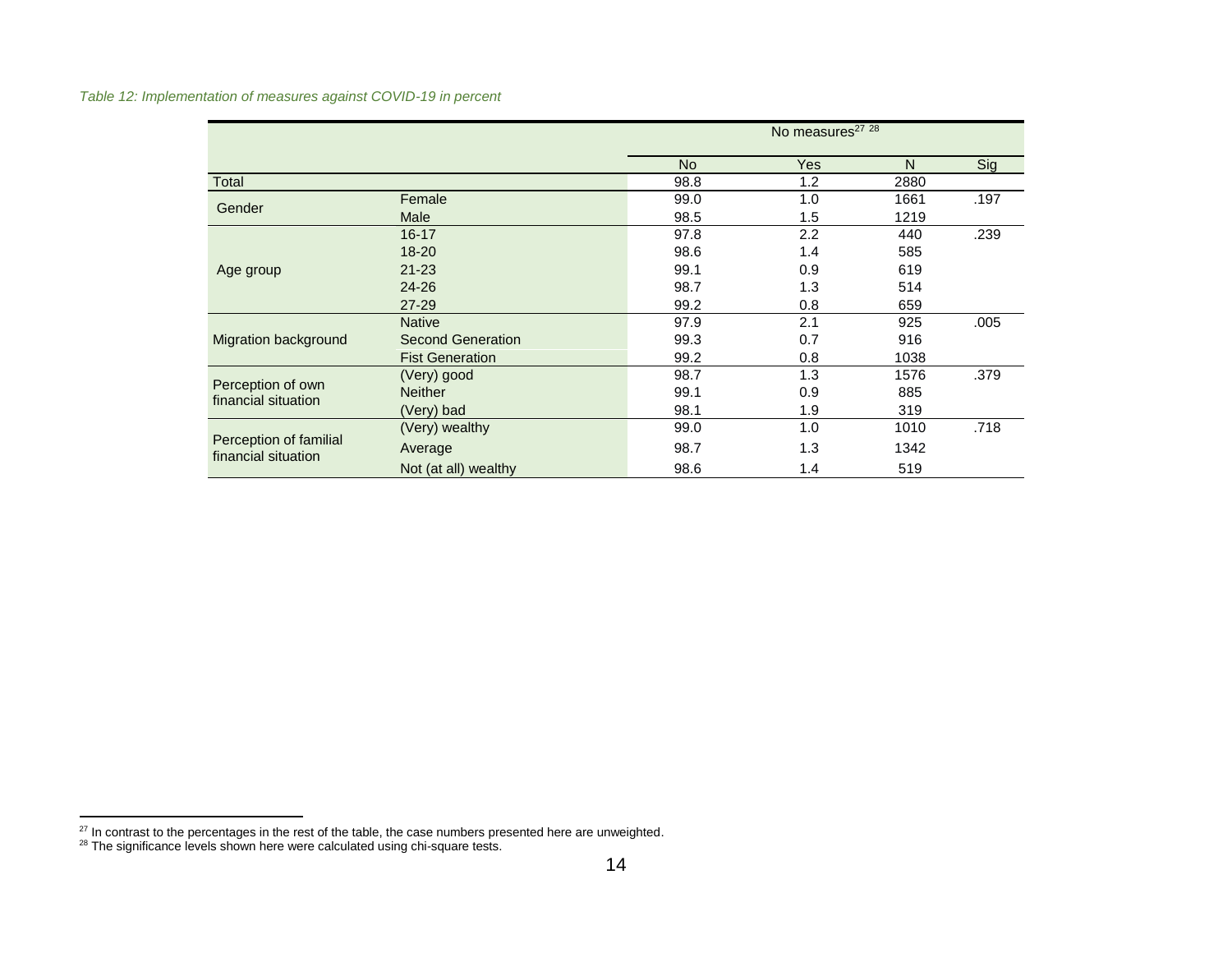## **8 Impact of measures to combat COVID-19**

- Question: How have coronavirus/Covid-19 and the measures to combat it affected you? Measures to combat coronavirus/Covid-19 include e.g. staying at home, wearing a mask, washing your hands, not meeting friends, the closure of schools, shops, sports grounds and playgrounds, etc.<sup>29 30</sup>
- Answer items: Very negative, Quite negative, Neither, Quite positive, Very positive.

<span id="page-16-0"></span>

|                                               |                          |                  |                   |                | Impact of COVID-19 and measures against COVID-19 |               |          |                   |
|-----------------------------------------------|--------------------------|------------------|-------------------|----------------|--------------------------------------------------|---------------|----------|-------------------|
|                                               |                          | Very<br>negative | Quite<br>negative | <b>Neither</b> | Quite positive                                   | Very positive | $N^{31}$ | Sig <sup>32</sup> |
| Total                                         |                          | 6.5              | 24.5              | 45.0           | 17.8                                             | 6.2           | 3690     |                   |
| Gender                                        | Female                   | 6.0              | 25.7              | 45.3           | 17.5                                             | 5.5           | 2057     | .129              |
|                                               | Male                     | 7.0              | 23.3              | 44.7           | 18.2                                             | 6.8           | 1633     |                   |
|                                               | $12 - 14$                | 8.8              | 22.7              | 40.3           | 20.3                                             | 7.9           | 563      | .001              |
|                                               | $15 - 17$                | 5.2              | 23.5              | 46.0           | 17.4                                             | 8.0           | 687      |                   |
|                                               | $18 - 20$                | 6.8              | 25.6              | 47.4           | 13.8                                             | 6.4           | 583      |                   |
| Age group                                     | $21 - 23$                | 6.2              | 27.5              | 46.0           | 16.7                                             | 3.5           | 616      |                   |
|                                               | $24 - 26$                | 7.2              | 22.1              | 47.2           | 18.6                                             | 4.9           | 514      |                   |
|                                               | 27-29                    | 5.0              | 25.1              | 44.1           | 19.6                                             | 6.1           | 661      |                   |
|                                               | <b>Native</b>            | 5.8              | 27.3              | 46.8           | 15.6                                             | 4.5           | 1136     | .002              |
| Migration background                          | <b>Second Generation</b> | 6.5              | 22.9              | 46.3           | 17.3                                             | 6.9           | 1269     |                   |
|                                               | <b>First Generation</b>  | 6.8              | 23.9              | 42.5           | 19.9                                             | 6.8           | 1288     |                   |
|                                               | (Very) good              | 4.2              | 26.0              | 45.2           | 18.8                                             | 5.8           | 1574     | .001              |
| Perception of own<br>financial situation      | <b>Neither</b>           | 6.6              | 25.0              | 47.0           | 16.0                                             | 5.4           | 884      |                   |
|                                               | (Very) bad               | 10.5             | 24.4              | 44.4           | 15.0                                             | 5.7           | 318      |                   |
|                                               | (Very) wealthy           | 4.7              | 25.5              | 45.0           | 19.2                                             | 5.7           | 1418     | .000              |
| Perception of familial<br>financial situation | Average                  | 5.8              | 24.0              | 46.4           | 17.4                                             | 6.3           | 1689     |                   |
|                                               | Not (at all) wealthy     | 12.2             | 24.1              | 41.2           | 15.8                                             | 6.7           | 576      |                   |

*Table 13: Impact of COVID-19 and measures against COVID-19 in percent*

<sup>&</sup>lt;sup>29</sup> For this study, two categories of questions have been combined to ask about the effects on the respondents themselves as well as on people in their households. However, only those answer Items were filtered that relate to the impact on the respondent alone. This is to ensure that both people living alone and those living in a larger household are included in the analysis.

<sup>&</sup>lt;sup>30</sup> Question adapted from Corona Study, Universität Zürich (Landoldt and Schmidt 2020).

<sup>&</sup>lt;sup>31</sup> In contrast to the percentages in the rest of the table, the case numbers presented here are unweighted.

<sup>&</sup>lt;sup>32</sup> The significance levels shown here were calculated using chi-square tests.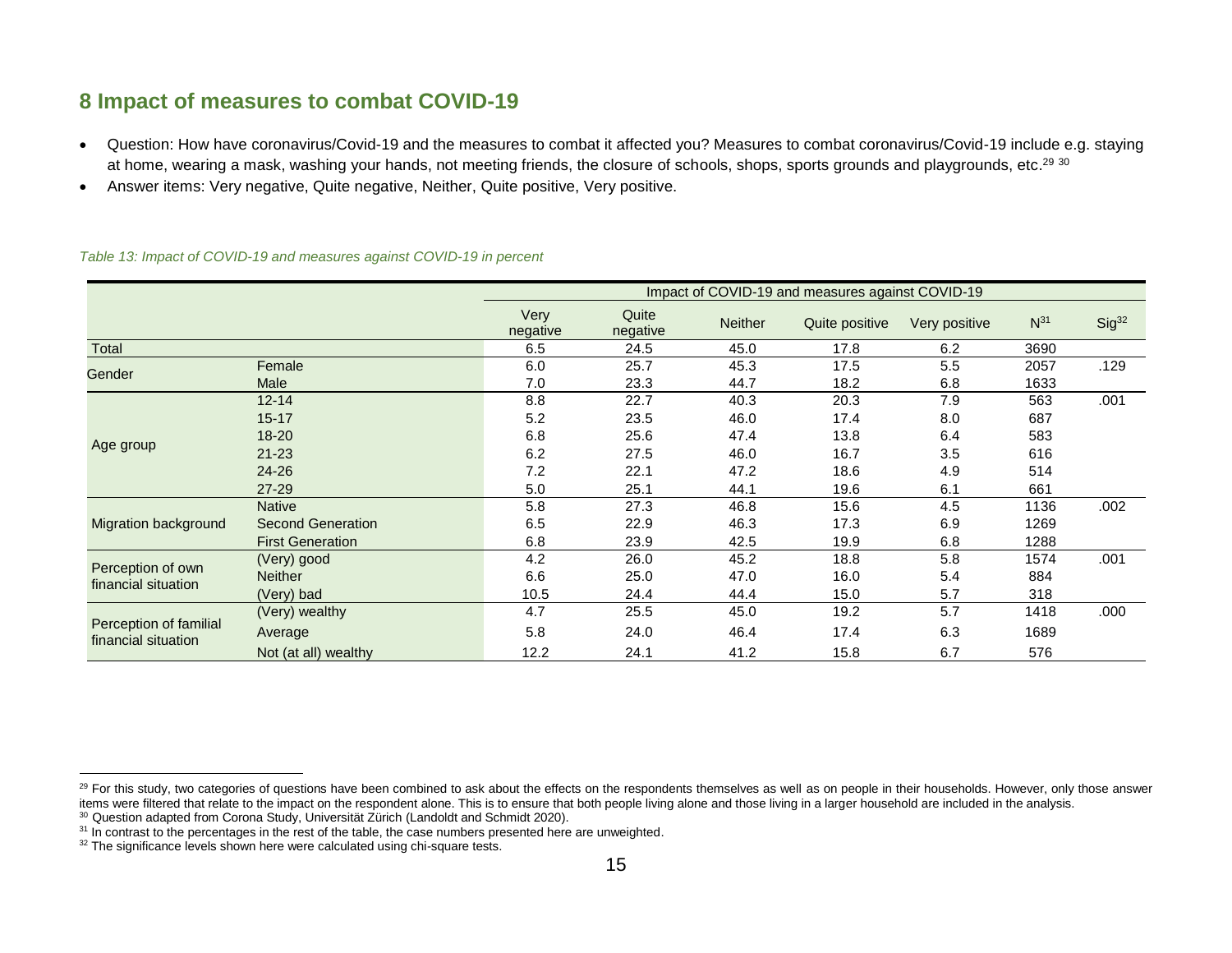## **9 Note: Affinity for school and school stress<sup>33</sup>**

## **9.1 Affinity for school**

- Question: How did you feel about school before coronavirus/Covid-19?
- Answer items: I liked it much more than I do now, I liked it a bit more than I like it now, I liked it the same amount, I liked it a bit less than I like it now, I liked it much less than I like it now.
- Selection of respondents: This question was only asked of young people who claim to be in secondary school (Enseignement Secondaire) or vocational training (CCP, DAP, DT), continuing education (BM) or retraining (e.g. CNFPC). Only people aged between 12 and 20 were considered for the evaluation.

<span id="page-17-1"></span><span id="page-17-0"></span>

|                                               |                          |                                   |                               |                | Affinity for school before Covid-19  |                                     |          |                   |
|-----------------------------------------------|--------------------------|-----------------------------------|-------------------------------|----------------|--------------------------------------|-------------------------------------|----------|-------------------|
|                                               |                          | I liked it much<br>more than I do | liked it a bit<br>more than I | I liked it the | I liked it a bit<br>less than I like | I liked it much<br>less than I like | $N^{34}$ | Sig <sup>35</sup> |
|                                               |                          | now                               | like it now                   | same amount    | it now                               | it now                              |          |                   |
| Total                                         |                          | 25.3                              | 28.8                          | 28.0           | 11.5                                 | 6.4                                 | 1441     |                   |
| Gender                                        | Female                   | 25.7                              | 29.3                          | 26.6           | 11.6                                 | 6.9                                 | 783      | .770              |
|                                               | <b>Male</b>              | 25.0                              | 28.5                          | 29.4           | 11.2                                 | 6.0                                 | 658      |                   |
|                                               | $12 - 14$                | 27.8                              | 28.5                          | 22.7           | 13.6                                 | 7.3                                 | 419      | .019              |
| Age group                                     | $15 - 17$                | 24.8                              | 29.2                          | 28.0           | 11.3                                 | 6.7                                 | 665      |                   |
|                                               | $18 - 20$                | 22.8                              | 28.9                          | 34.4           | 8.9                                  | 5.0                                 | 343      |                   |
|                                               | <b>Native</b>            | 22.1                              | 31.2                          | 31.1           | 10.9                                 | 4.7                                 | 420      | .208              |
| Migration background                          | <b>Second Generation</b> | 25.4                              | 28.0                          | 27.4           | 11.8                                 | 7.4                                 | 613      |                   |
|                                               | <b>First Generation</b>  | 28.3                              | 27.9                          | 25.3           | 11.8                                 | 6.7                                 | 413      |                   |
|                                               | (Very) good              | 25.0                              | 28.0                          | 31.0           | 10.5                                 | 5.5                                 | 455      | .704              |
| Perception of own<br>financial situation      | <b>Neither</b>           | 22.1                              | 34.1                          | 28.4           | 9.8                                  | 5.6                                 | 222      |                   |
|                                               | (Very) bad               | 18.0                              | 33.7                          | 35.7           | 5.8                                  | 6.7                                 | 43       |                   |
|                                               | (Very) wealthy           | 26.4                              | 29.8                          | 25.4           | 12.3                                 | 6.1                                 | 665      | .473              |
| Perception of familial<br>financial situation | Average                  | 23.0                              | 28.5                          | 31.0           | 10.9                                 | 6.6                                 | 618      |                   |
|                                               | Not (at all) wealthy     | 28.4                              | 27.4                          | 27.0           | 10.9                                 | 6.3                                 | 163      |                   |

*Table 14: Affinity for school before Covid-19 in percent*

<sup>&</sup>lt;sup>33</sup> Questions adapted from HSBC Study (Inchley et al. 2020).

 $34$  In contrast to the percentages in the rest of the table, the case numbers presented here are unweighted.

<sup>&</sup>lt;sup>35</sup> The significance levels shown here were calculated using chi-square tests.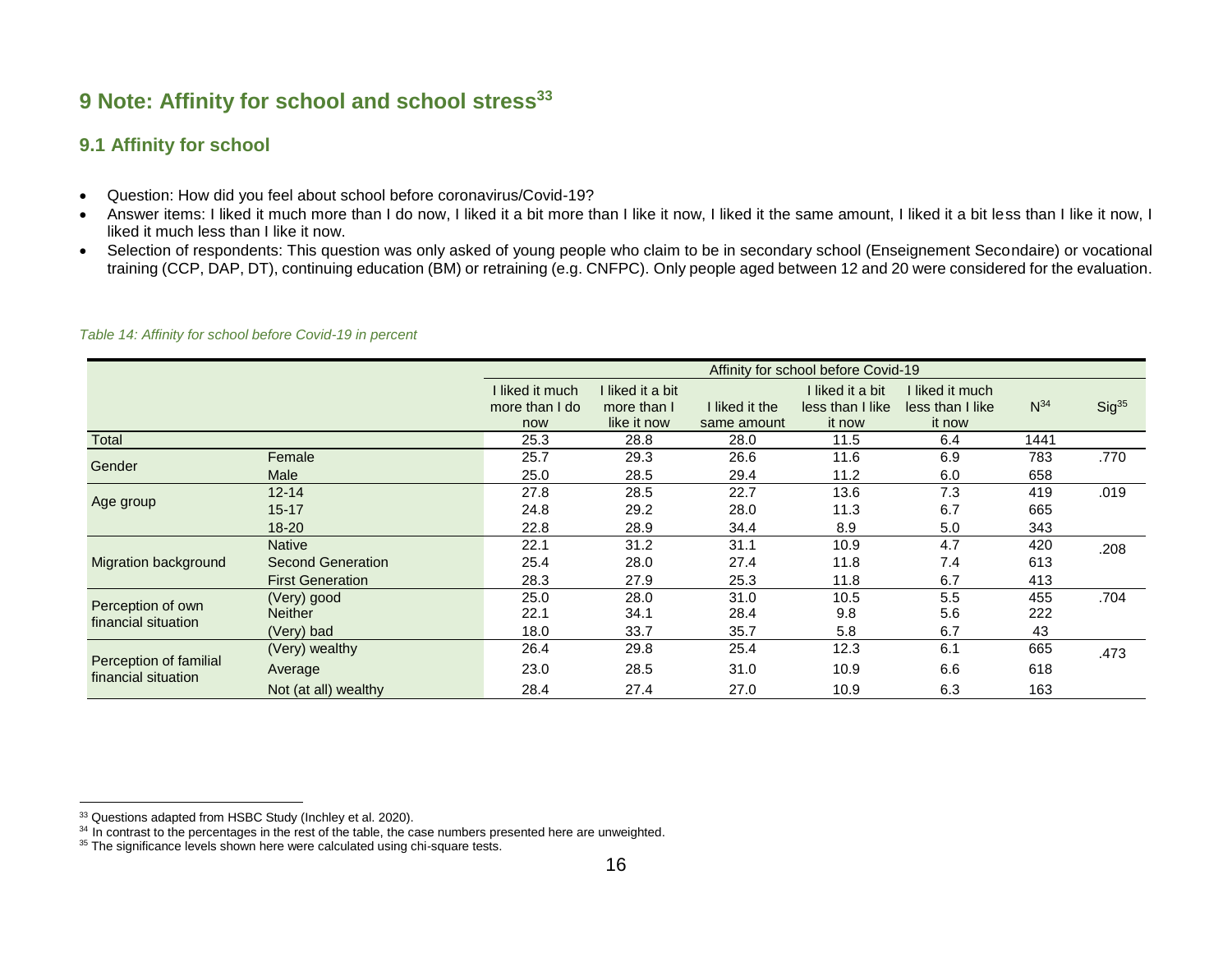## **9.2 Stress from school work**

- Question: How pressured did you feel by the schoolwork you had to do before coronavirus/Covid-19?
- Answer items: Much less pressured than now, Somewhat less stressed than now, Equally pressured to now, Somewhat more pressured than now, Much more pressured than now.
- Selection of respondents: This question was only asked of young people who claim to be in secondary school (Enseignement Secondaire) or vocational training (CCP, DAP, DT), continuing education (BM) or retraining (e.g. CNFPC). Only people aged between 12 and 20 were considered for the evaluation.

<span id="page-18-0"></span>

|                                               |                          |                                    |                                       |                                | Stress from school work before COVID-19   |                                    |          |                   |
|-----------------------------------------------|--------------------------|------------------------------------|---------------------------------------|--------------------------------|-------------------------------------------|------------------------------------|----------|-------------------|
|                                               |                          | Much less<br>pressured than<br>now | Somewhat less<br>stressed than<br>now | Equally<br>pressured to<br>now | Somewhat<br>more<br>pressured than<br>now | Much more<br>pressured than<br>now | $N^{36}$ | Sig <sup>37</sup> |
| Total                                         |                          | 15.0                               | 23.1                                  | 27.9                           | 22.7                                      | 11.3                               | 1444     |                   |
| Gender                                        | Female                   | 12.4                               | 26.3                                  | 25.0                           | 22.6                                      | 13.7                               | 784      | .000              |
|                                               | <b>Male</b>              | 17.4                               | 20.4                                  | 30.3                           | 22.7                                      | 9.2                                | 660      |                   |
|                                               | $12 - 14$                | 17.5                               | 25.0                                  | 30.4                           | 18.5                                      | 8.6                                | 418      | .006              |
| Age group                                     | $15 - 17$                | 15.0                               | 23.0                                  | 26.0                           | 24.0                                      | 12.0                               | 667      |                   |
|                                               | 18-20                    | 11.4                               | 19.6                                  | 29.1                           | 26.2                                      | 13.7                               | 345      |                   |
|                                               | <b>Native</b>            | 11.7                               | 20.8                                  | 29.7                           | 25.6                                      | 12.2                               | 419      | .197              |
| Migration background                          | <b>Second Generation</b> | 16.6                               | 23.7                                  | 27.7                           | 20.5                                      | 11.5                               | 613      |                   |
|                                               | <b>First Generation</b>  | 16.0                               | 24.7                                  | 26.0                           | 22.9                                      | 10.4                               | 417      |                   |
|                                               | (Very) good              | 11.4                               | 20.8                                  | 28.1                           | 26.8                                      | 13.0                               | 459      | .007              |
| Perception of own<br>financial situation      | <b>Neither</b>           | 15.7                               | 28.5                                  | 19.4                           | 27.5                                      | 8.9                                | 222      |                   |
|                                               | (Very) bad               | 18.9                               | 25.5                                  | 22.0                           | 13.3                                      | 20.3                               | 44       |                   |
|                                               | (Very) wealthy           | 14.5                               | 19.6                                  | 30.9                           | 23.5                                      | 11.6                               | 666      | .026              |
| Perception of familial<br>financial situation | Average                  | 14.5                               | 26.0                                  | 24.9                           | 23.3                                      | 11.3                               | 620      |                   |
|                                               | Not (at all) wealthy     | 19.0                               | 26.6                                  | 26.9                           | 16.6                                      | 10.9                               | 164      |                   |

*Table 15: Stress from school work before COVID-19 in percent*

 $36$  In contrast to the percentages in the rest of the table, the case numbers presented here are unweighted.

 $37$  The significance levels shown here were calculated using chi-square tests.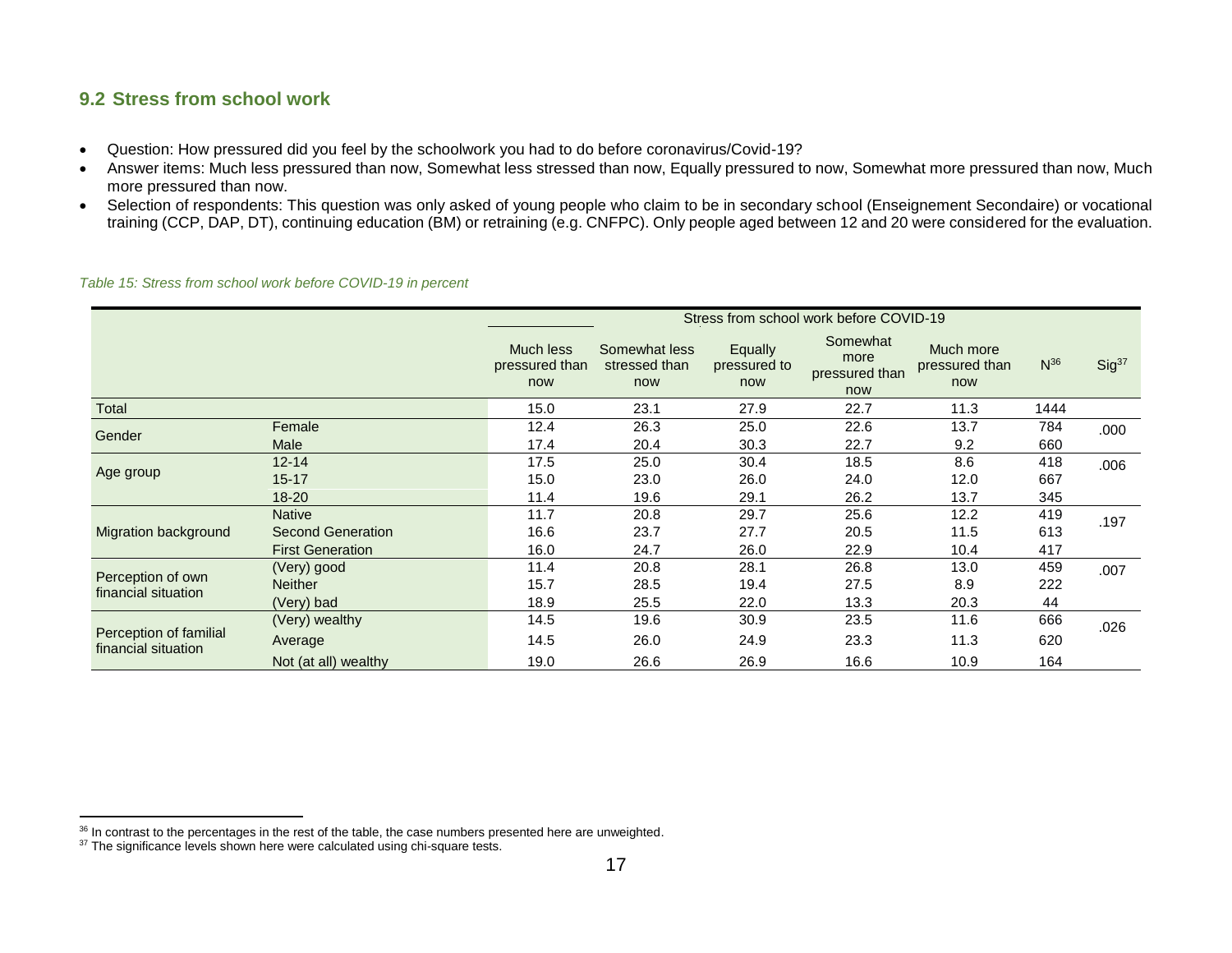## **10 Note: Economic impact of COVID-19 and measures to combat COVID-19 <sup>38</sup>**

## **10.1 Short-time work**

- Question: Are you currently or have you previously been placed on short-time work (chômage partiel) as a result of coronavirus/Covid-19?
- Answer items: No; Yes, I have been on short-time work (chômage partiel) full time for at least a week; Yes, I have been on short-time work (chômage partiel) part time for at least a week.
- Selection of respondents: This question was asked only of young adults who claim to be in full-time employment, part-time employment or occasional or irregular employment (e.g. part-time, freelance, seasonal, holiday).

<span id="page-19-1"></span><span id="page-19-0"></span>

|                                               |                          |           |                                                                         | Short-time work as a result of Covid-19                                    |          |                   |
|-----------------------------------------------|--------------------------|-----------|-------------------------------------------------------------------------|----------------------------------------------------------------------------|----------|-------------------|
|                                               |                          | <b>No</b> | Yes, I have been on<br>short-time work full-time<br>for at least a week | Yes, I have been on<br>short-time work<br>part-time for at least a<br>week | $N^{39}$ | Sig <sup>40</sup> |
| Total                                         |                          | 82.1      | 11.5                                                                    | 6.3                                                                        | 1263     |                   |
| Gender                                        | Female                   | 86.9      | 7.7                                                                     | 5.5                                                                        | 714      | .000              |
|                                               | Male                     | 77.2      | 15.4                                                                    | 7.4                                                                        | 549      |                   |
|                                               | $16 - 17$                | 93.7      | 6.3                                                                     | 0.0                                                                        | 56       | .010              |
|                                               | $18 - 20$                | 90.2      | 9.0                                                                     | 0.8                                                                        | 109      |                   |
| Age group                                     | $21 - 23$                | 75.6      | 14.8                                                                    | 9.6                                                                        | 212      |                   |
|                                               | $24 - 26$                | 81.5      | 12.8                                                                    | 5.7                                                                        | 320      |                   |
|                                               | 27-29                    | 83.1      | 10.3                                                                    | 6.6                                                                        | 538      |                   |
|                                               | <b>Native</b>            | 88.1      | 10.1                                                                    | 1.8                                                                        | 413      | .000              |
| Migration background                          | <b>Second Generation</b> | 83.5      | 11.1                                                                    | 5.4                                                                        | 353      |                   |
|                                               | <b>Fist Generation</b>   | 76.9      | 12.6                                                                    | 10.5                                                                       | 499      |                   |
|                                               | (Very) good              | 87.9      | 8.4                                                                     | 3.7                                                                        | 726      | .000              |
| Perception of own                             | <b>Neither</b>           | 74.0      | 16.2                                                                    | 9.8                                                                        | 403      |                   |
| financial situation                           | (Very) bad               | 72.9      | 14.7                                                                    | 12.4                                                                       | 117      |                   |
|                                               | (Very) wealthy           | 84.8      | 10.1                                                                    | 5.1                                                                        | 405      | .012              |
| Perception of familial<br>financial situation | Average                  | 83.1      | 11.3                                                                    | 5.6                                                                        | 630      |                   |
|                                               | Not (at all) wealthy     | 74.7      | 14.5                                                                    | 10.8                                                                       | 227      |                   |

#### *Table 16: Short-time work as a result of Covid-19 in percent*

<sup>&</sup>lt;sup>38</sup> Questions adapted from the Corona Study of the WZB: Wissenschaftszentrum Berlin für Sozialforschung (Hipp et al. 2020).

 $39$  In contrast to the percentages in the rest of the table, the case numbers presented here are unweighted.

<sup>&</sup>lt;sup>40</sup> The significance levels shown here were calculated using chi-square tests.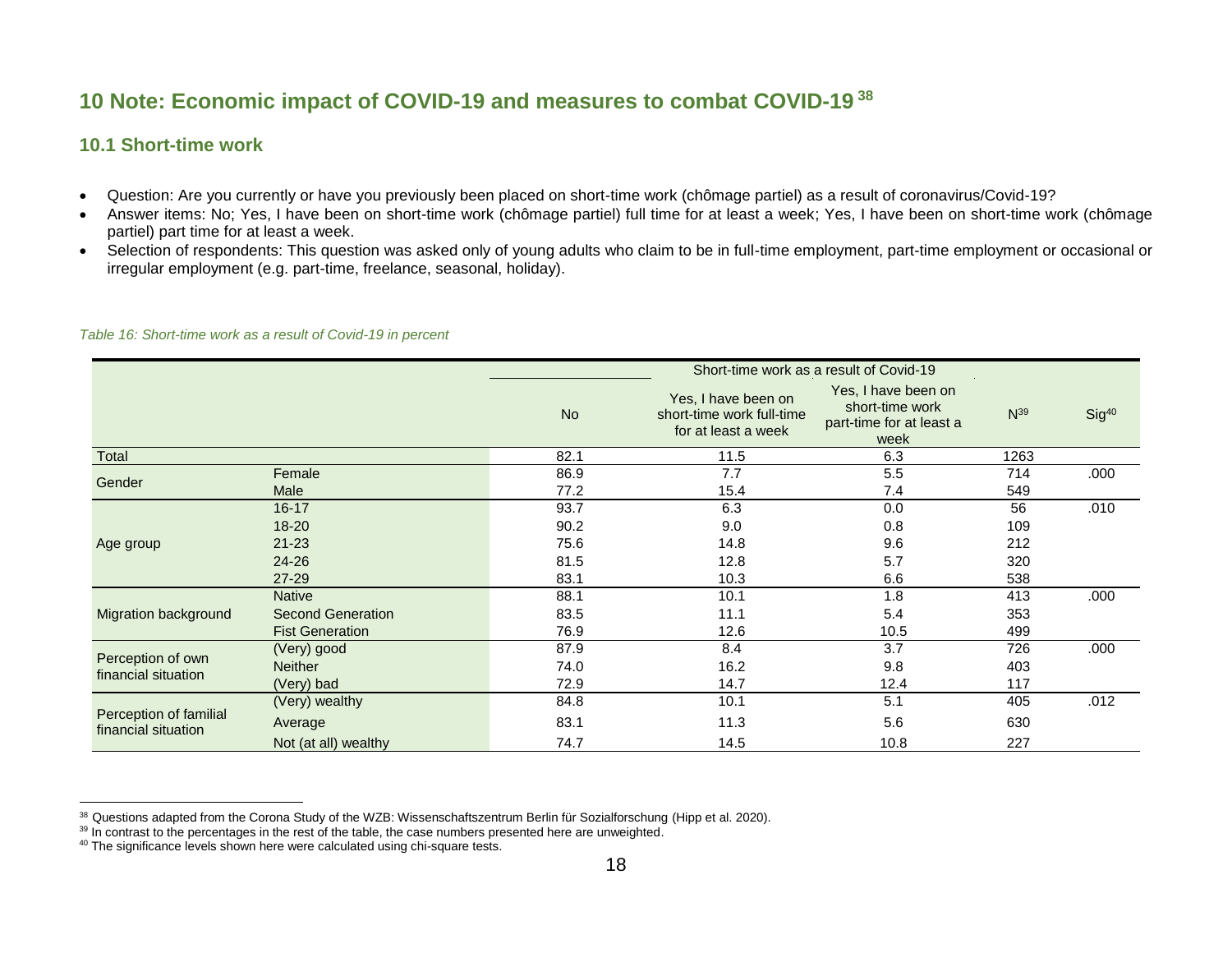## **10.2 Change of individual net income**

- Question: Has your monthly net income changed since early March 2020?
- Answer items: Yes, No
- Selection of respondents: This question was only asked of young adults aged 15 and over. Young people between 12 and 15 were not asked this question.

<span id="page-20-0"></span>

| Table 17: Change of individual net income in percent |  |  |
|------------------------------------------------------|--|--|
|------------------------------------------------------|--|--|

|                                               |                        |           | Change of individual net income |                 |                   |
|-----------------------------------------------|------------------------|-----------|---------------------------------|-----------------|-------------------|
|                                               |                        | <b>No</b> | Yes                             | N <sup>41</sup> | Sig <sup>42</sup> |
| Total                                         |                        | 84.6      | 15.4                            | 2794            |                   |
| Gender                                        | Female                 | 84.3      | 15.7                            | 1586            | .664              |
|                                               | Male                   | 84.9      | 15.1                            | 1208            |                   |
|                                               | $16 - 17$              | 92.8      | 7.2                             | 389             | .000              |
|                                               | $18 - 20$              | 90.5      | 9.5                             | 548             |                   |
| Age group                                     | $21 - 23$              | 85.6      | 14.4                            | 610             |                   |
|                                               | $24 - 26$              | 80.2      | 19.8                            | 513             |                   |
|                                               | $27 - 29$              | 80.5      | 19.5                            | 662             |                   |
|                                               | <b>Native</b>          | 86.0      | 14.0                            | 883             | .002              |
| Migration background                          | Second Generation      | 87.0      | 13.0                            | 882             |                   |
|                                               | <b>Fist Generation</b> | 81.7      | 18.3                            | 1025            |                   |
|                                               | (Very) good            | 87.1      | 12.9                            | 1523            | .000              |
| Perception of own                             | <b>Neither</b>         | 82.6      | 17.4                            | 863             |                   |
| financial situation                           | (Very) bad             | 76.3      | 23.7                            | 315             |                   |
|                                               | (Very) wealthy         | 87.5      | 12.5                            | 956             | .004              |
| Perception of familial<br>financial situation | Average                | 83.9      | 16.1                            | 1314            |                   |
|                                               | Not (at all) wealthy   | 81.3      | 18.7                            | 516             |                   |

<sup>&</sup>lt;sup>41</sup> In contrast to the percentages in the rest of the table, the case numbers presented here are unweighted.

 $42$  The significance levels shown here were calculated using chi-square tests.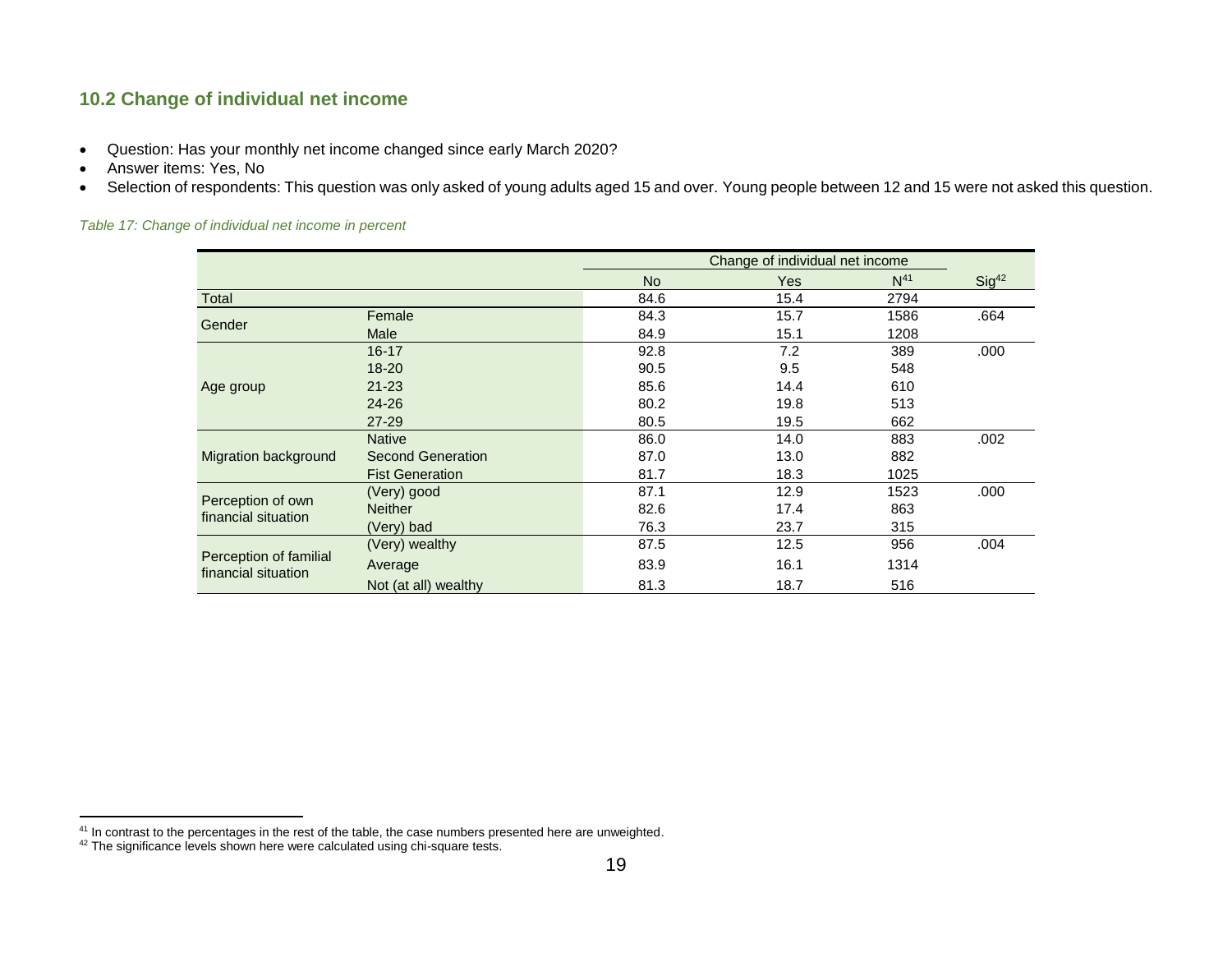## **10.3 Deterioration/Improvement of individual income**

- Question: How has your monthly net income changed since early March 2020?
- Answer items: My average net income is higher now, My average net income is lower now
- Selection of respondents: This question was only asked of young adults aged 15 and over. Young people between 12 and 15 were not asked this question.

#### <span id="page-21-0"></span>*Table 18: Direction of change of individual income in percent*

|                                               |                          |                   | Direction of change of individual income in percent |                 |                   |
|-----------------------------------------------|--------------------------|-------------------|-----------------------------------------------------|-----------------|-------------------|
|                                               |                          | Higher net income | Lower net income                                    | N <sup>43</sup> | Sig <sup>44</sup> |
| Total                                         |                          | 46.9              | 53.1                                                | 407             |                   |
| Gender                                        | Female                   | 49.2              | 50.8                                                | 233             | .348              |
|                                               | Male                     | 44.6              | 55.4                                                | 174             |                   |
|                                               | $16 - 17$                | 32.4              | 67.6                                                | 23              | .019              |
|                                               | $18 - 20$                | 41.2              | 58.8                                                | 50              |                   |
| Age group                                     | $21 - 23$                | 36.2              | 63.8                                                | 88              |                   |
|                                               | $24 - 26$                | 56.3              | 43.7                                                | 103             |                   |
|                                               | 27-29                    | 49.1              | 50.9                                                | 129             |                   |
|                                               | <b>Native</b>            | 54.3              | 45.7                                                | 117             | .132              |
| Migration background                          | <b>Second Generation</b> | 41.9              | 58.1                                                | 113             |                   |
|                                               | <b>Fist Generation</b>   | 45.4              | 54.6                                                | 174             |                   |
|                                               | (Very) good              | 63.9              | 36.1                                                | 189             | .000              |
| Perception of own<br>financial situation      | <b>Neither</b>           | 34.4              | 65.6                                                | 142             |                   |
|                                               | (Very) bad               | 27.2              | 72.8                                                | 71              |                   |
|                                               | (Very) wealthy           | 58.9              | 41.1                                                | 113             | .003              |
| Perception of familial<br>financial situation | Average                  | 45.8              | 54.2                                                | 200             |                   |
|                                               | Not (at all) wealthy     | 35.6              | 64.4                                                | 91              |                   |

 $43$  In contrast to the percentages in the rest of the table, the case numbers presented here are unweighted.

<sup>&</sup>lt;sup>44</sup> The significance levels shown here were calculated using chi-square tests.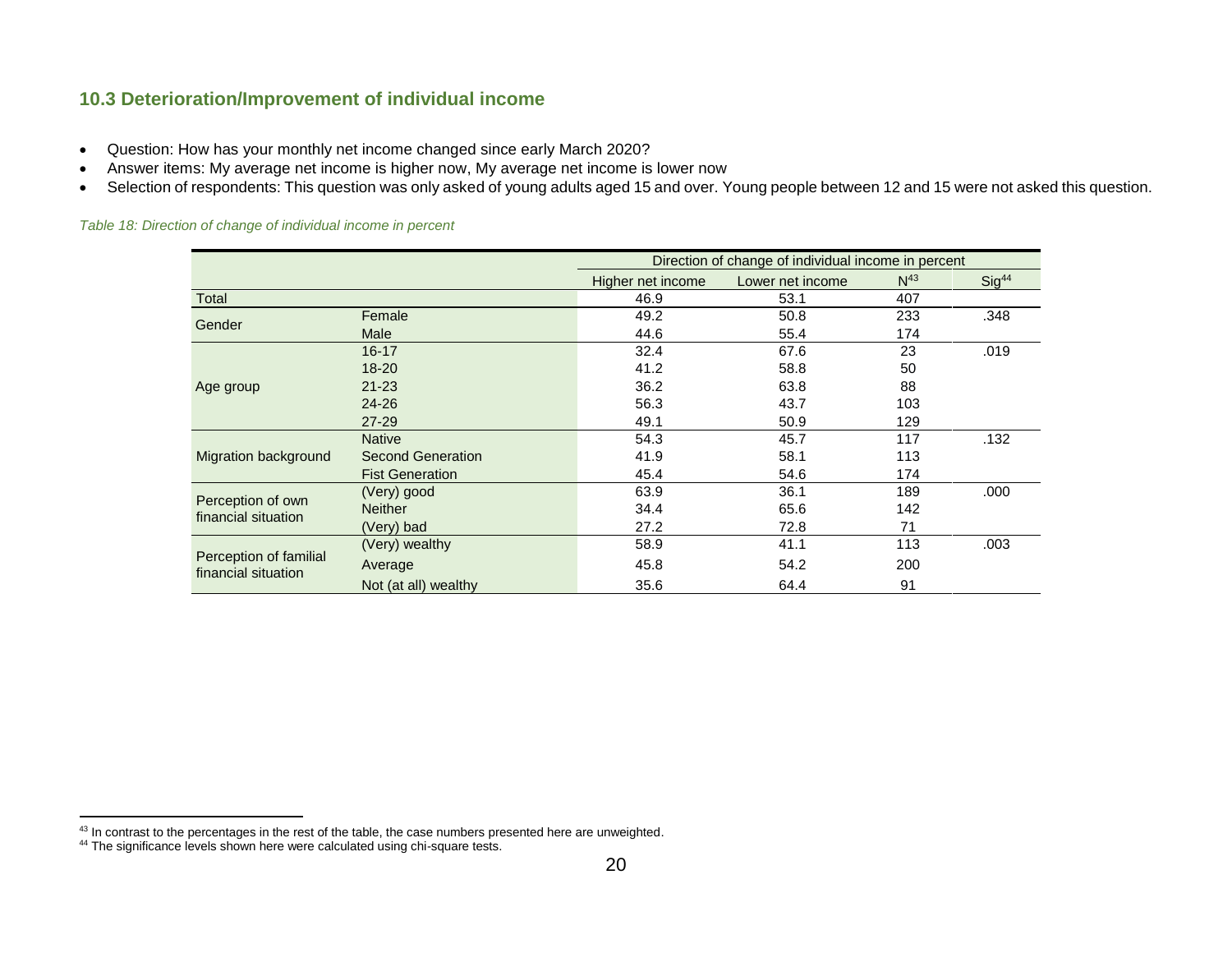## **10.4 Change of household net income**

- Question: Has your household monthly net income changed since early March 2020?
- Answer items: Yes, No
- Selection of respondents: This question was only asked of young adults over 15 years of age who did not specify whether they lived alone, with friends or acquaintances (e.g. shared flat) or in a home or boarding school. Young people between 12 and 15 were not asked this question.

|                                               |                          |           | Change of household net income |                 |                   |
|-----------------------------------------------|--------------------------|-----------|--------------------------------|-----------------|-------------------|
|                                               |                          | <b>No</b> | <b>Yes</b>                     | N <sup>45</sup> | Sig <sup>46</sup> |
| Total                                         |                          | 75.9      | 24.1                           | 2283            |                   |
| Gender                                        | Female                   | 74.9      | 25.1                           | 1327            | .255              |
|                                               | Male                     | 76.9      | 23.1                           | 956             |                   |
|                                               | $16 - 17$                | 76.1      | 23.9                           | 394             | .390              |
|                                               | $18 - 20$                | 79.2      | 20.8                           | 507             |                   |
| Age group                                     | $21 - 23$                | 75.8      | 24.2                           | 476             |                   |
|                                               | $24 - 26$                | 75.5      | 24.5                           | 371             |                   |
|                                               | $27 - 29$                | 73.9      | 26.1                           | 488             |                   |
|                                               | <b>Native</b>            | 81.3      | 18.7                           | 760             | .000              |
| Migration background                          | <b>Second Generation</b> | 75.5      | 24.5                           | 761             |                   |
|                                               | <b>Fist Generation</b>   | 71.3      | 28.7                           | 764             |                   |
|                                               | (Very) good              | 79.4      | 20.6                           | 1215            | .000              |
| Perception of own<br>financial situation      | <b>Neither</b>           | 72.6      | 27.4                           | 711             |                   |
|                                               | (Very) bad               | 69.0      | 31.0                           | 265             |                   |
|                                               | (Very) wealthy           | 81.5      | 18.5                           | 771             | .000              |
| Perception of familial<br>financial situation | Average                  | 74.7      | 25.3                           | 1085            |                   |
|                                               | Not (at all) wealthy     | 69.1      | 30.9                           | 425             |                   |

#### <span id="page-22-0"></span>*Table 19: Change of household net income in percent*

<sup>&</sup>lt;sup>45</sup> In contrast to the percentages in the rest of the table, the case numbers presented here are unweighted.

<sup>&</sup>lt;sup>46</sup> The significance levels shown here were calculated using chi-square tests.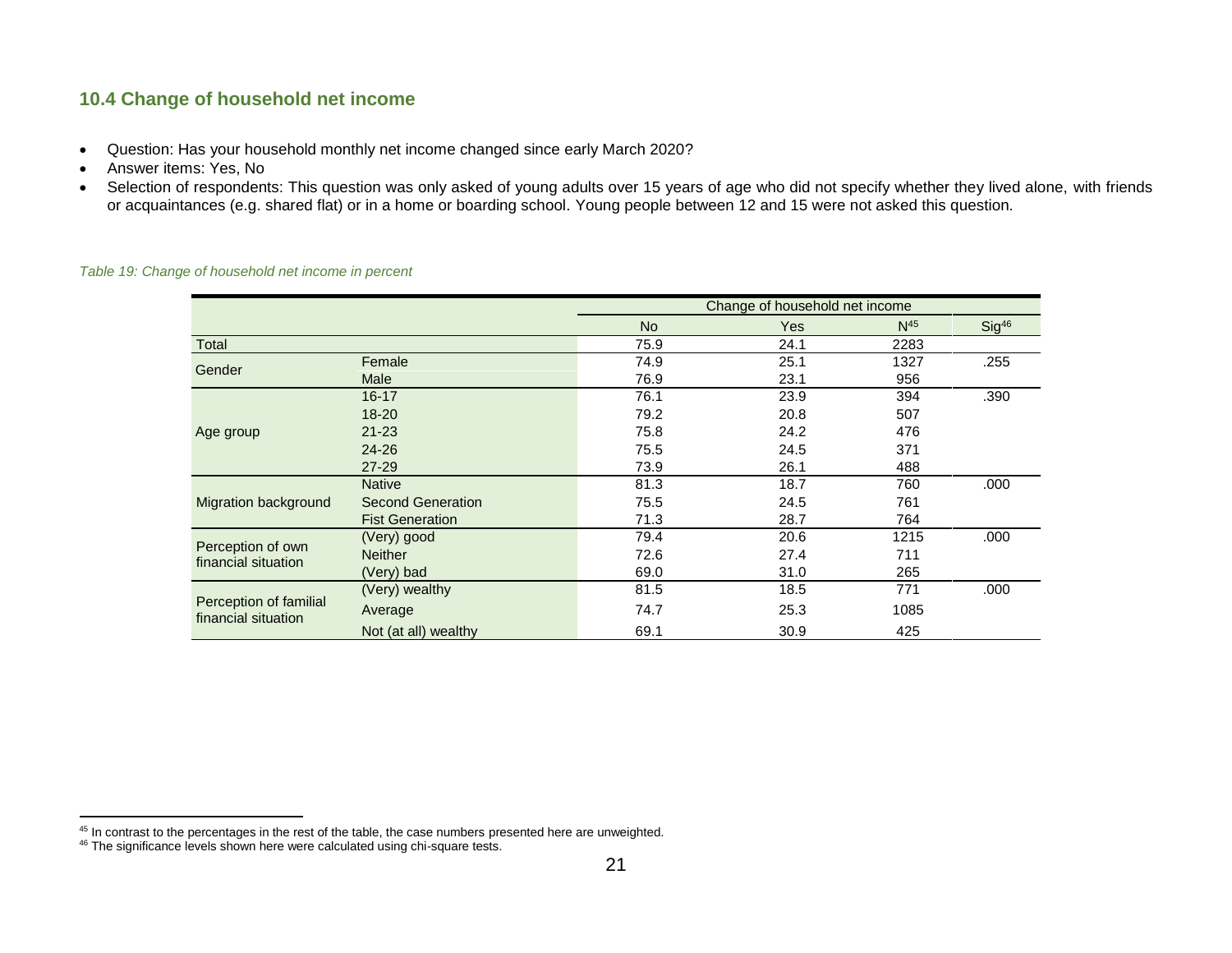## **10.5 Deterioration/Improvement of household net income**

- Question: How has your household monthly net income changed since early March 2020?
- Answer items: Our average net income is higher now, Our average net income is lower now.
- Selection of respondents: This question was only asked of young adults over 15 years of age who did not specify whether they lived alone, with friends or acquaintances (e.g. shared flat) or in a home or boarding school. Young people between 12 and 15 were not asked this question.

|                                               |                          |                                                    | Direction of change of household net income |                 |                   |
|-----------------------------------------------|--------------------------|----------------------------------------------------|---------------------------------------------|-----------------|-------------------|
|                                               |                          | Higher household net Lower household net<br>income | income                                      | N <sup>47</sup> | Sig <sup>48</sup> |
| Total                                         |                          | 26.0                                               | 74.0                                        | 540             |                   |
|                                               | Female                   | 23.3                                               | 76.7                                        | 318             | .137              |
| Gender                                        | Male                     | 28.9                                               | 71.1                                        | 222             |                   |
|                                               | $16 - 17$                | 15.0                                               | 85.0                                        | 91              | .000              |
|                                               | $18 - 20$                | 13.0                                               | 87.0                                        | 102             |                   |
| Age group                                     | $21 - 23$                | 15.6                                               | 84.4                                        | 117             |                   |
|                                               | $24 - 26$                | 38.7                                               | 61.3                                        | 93              |                   |
|                                               | $27 - 29$                | 39.5                                               | 60.5                                        | 125             |                   |
|                                               | <b>Native</b>            | 35.1                                               | 64.9                                        | 138             | .009              |
| Migration background                          | <b>Second Generation</b> | 20.5                                               | 79.5                                        | 187             |                   |
|                                               | <b>Fist Generation</b>   | 24.4                                               | 75.6                                        | 214             |                   |
|                                               | (Very) good              | 33.4                                               | 66.6                                        | 247             | .001              |
| Perception of own<br>financial situation      | <b>Neither</b>           | 17.8                                               | 82.2                                        | 191             |                   |
|                                               | (Very) bad               | 22.3                                               | 77.7                                        | 81              |                   |
|                                               | (Very) wealthy           | 37.5                                               | 62.5                                        | 138             | .001              |
| Perception of familial<br>financial situation | Average                  | 23.9                                               | 76.1                                        | 271             |                   |
|                                               | Not (at all) wealthy     | 18.4                                               | 81.6                                        | 131             |                   |

#### <span id="page-23-0"></span>*Table 20: Direction of change of household net income in percent*

 $47$  In contrast to the percentages in the rest of the table, the case numbers presented here are unweighted.

<sup>&</sup>lt;sup>48</sup> The significance levels shown here were calculated using chi-square tests.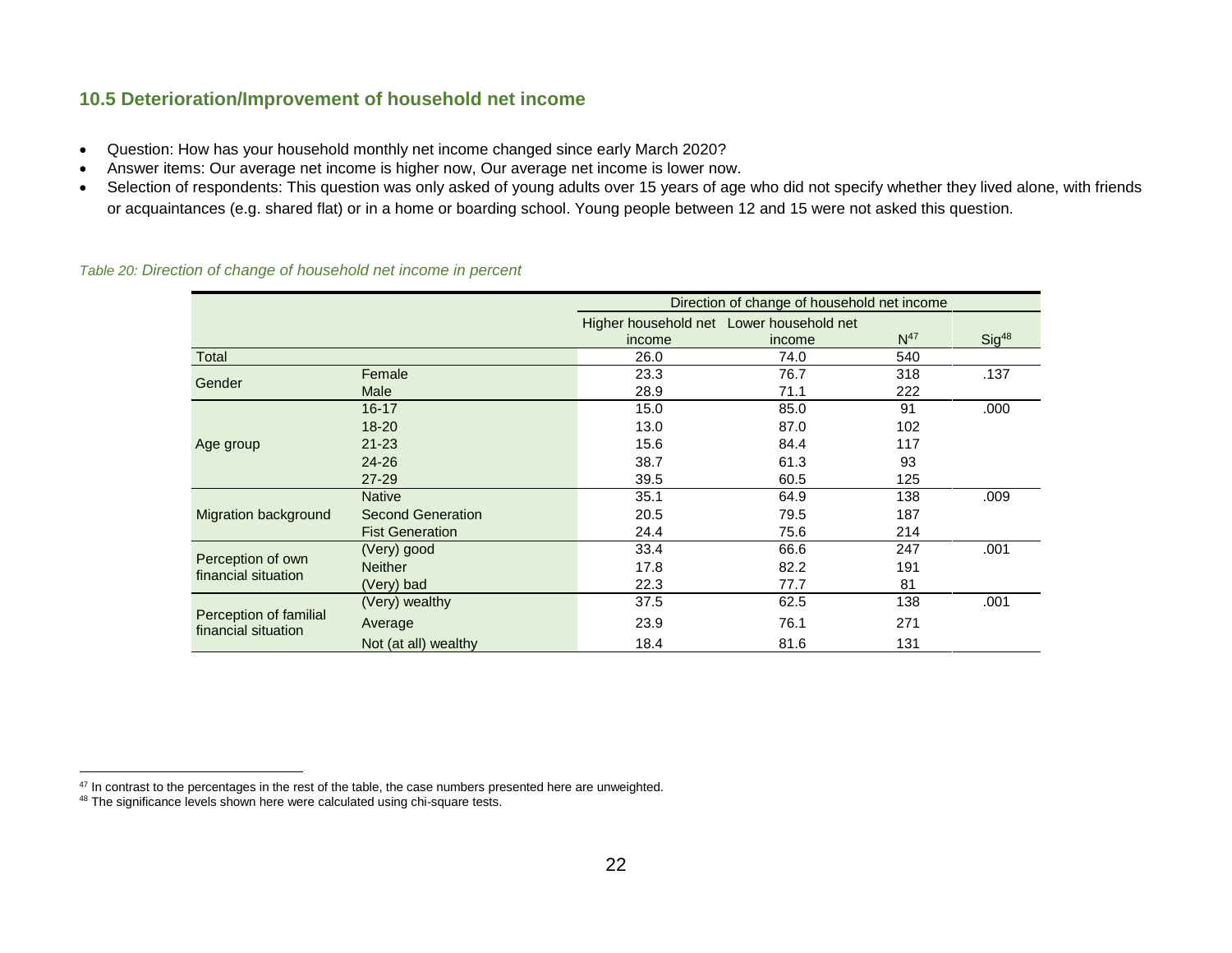## <span id="page-24-0"></span>**Publication bibliography**

Hipp, Lena; Bünning, Mareike; Munnes, Stefan (2020): Codebook. Corona-Befragung. Edited by Wissenschaftszentrum Berlin für Sozialforschung. Berlin. Available online at https://www.wzb.eu/system/files/docs/dsi/af/codebook\_1.1\_deu\_0.pdf.

Imperial College London (2020): Public Response to UK Government Recommendations on COVID-19. Population Survey. Edited by Imperial College London. London, checked on https://www.imperial.ac.uk/mrc-global-infectious-disease-analysis/covid-19/covid-19-scientificresources/.

Inchley, Jo; Currie, Dorothy; Budisavljevic, Sanja; Torsheim, Torbjørn; Jåstad, Atle; Cosma, Alina et al. (2020): Spotlight on adolescent health and well-being. Findings from the 2017/2018 Health Behaviour in School-aged Children (HBSC) survey in Europe and Canada. International report, Volume 1 Key Findings. Edited by World Health Organization. Copenhagen: WHO Regional Office for Europe. Available online at https://apps.who.int/iris/bitstream/handle/10665/332091/9789289055000-eng.pdf.

Landoldt, M.; Schmidt, S. (2020): COVID-19. Psychologische Auswirkungen der SARS-CoV-2-Pandemie auf Kinder und Jugendliche. Edited by Universität Zürich. Available online at https://www.psychologie.uzh.ch/de/bereiche/hea/gespsy/forschung/Corona-Studie.html, updated on 5/15/2020.

Langmeyer, Alexandra; Guglhör-Rudan, Angelika; Naab, Thorsten; Urlen, Marc; Winklhofer, Ursula (2020): Kindsein in Zeiten von Corona. Erste Ergebnisse zum veränderten Alltag und zum Wohlbefinden von Kindern. Edited by Deutsches Jugendinstitut. München. Available online at https://www.dji.de/fileadmin/user\_upload/dasdji/themen/Familie/DJI\_Kindsein\_Corona\_Erste\_Ergebnisse.pdf.

Residori, Caroline; Sozio, Maria E.; Schomaker, Lea; Samuel, Robin (2020a): YAC – Young People and COVID-19. Methodological Principles underlying the Preliminary Results of a Representative Survey of Adolescents and Young Adults in Luxembourg. University of Luxembourg. Esch-sur-Alzette.

Residori, Caroline; Sozio, Maria E.; Schomaker, Lea; Samuel, Robin (2020b): YAC – Young and People and COVID-19. Preliminary Results of a Representative Survey of Adolescents andYoung Adults in Luxembourg. University of Luxembourg. Esch-sur-Alzette. Available

23